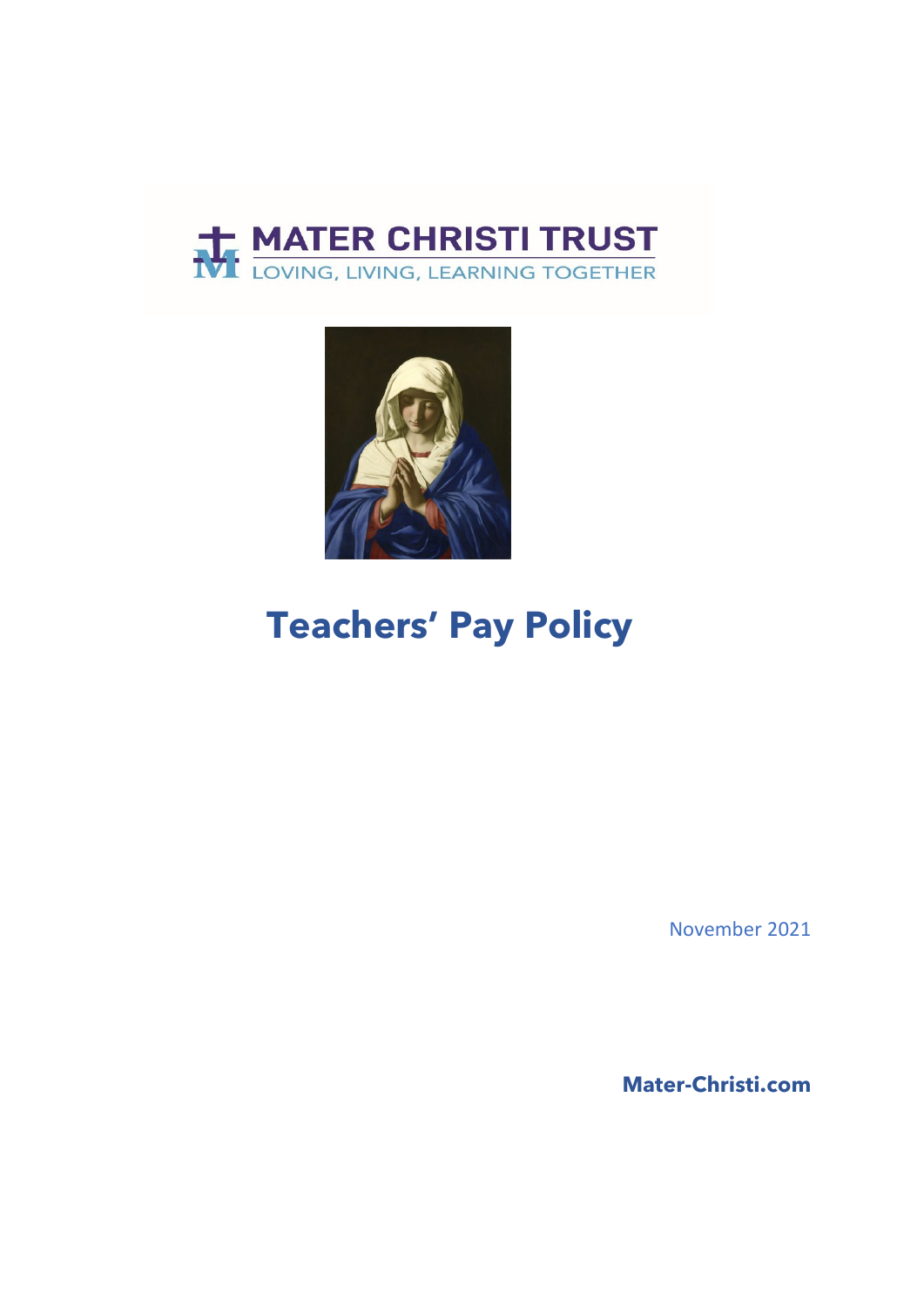| Document owner          | Chief Finance Officer                                                                               |
|-------------------------|-----------------------------------------------------------------------------------------------------|
| <b>Version number</b>   | 1                                                                                                   |
| <b>Related Policies</b> | Trust Governance Scheme of Delegation<br><b>Trust Board Terms of Reference</b>                      |
| <b>Publication Date</b> | November 2021                                                                                       |
| <b>Review Date</b>      | September 2022                                                                                      |
| <b>Approved by</b>      | Finance Committee 30 <sup>th</sup> November 2021 and Full Board<br>on 8 <sup>th</sup> December 2021 |

#### **Document history**

| Version number | Date | Comments | Author |
|----------------|------|----------|--------|
|                |      |          |        |
|                |      |          |        |
|                |      |          |        |
|                |      |          |        |
|                |      |          |        |

#### **Purpose of the Pay Policy**

All Professional Associations and the Multi Academy Trust (MAT) believe that a fair, transparent and consistent pay policy which recognises and rewards teachers as highly skilled professionals, is a key element in effective school improvement.

This pay policy will help to recruit, retain and motivate teachers, provide the basis for sound financial and personnel planning and minimise the risk of grievance and discrimination.

It is entirely consistent and compliant with the revised statutory provisions for teachers' pay effective from 1 September 2021.

All Professional Associations and the MAT are committed to securing a national pay structure in England which applies statutorily to all maintained schools and academies.

This policy has been updated to reflect the 2021 pay recommendations. It will be kept under review in the light of future School Teachers' Review Body (STRB) reports.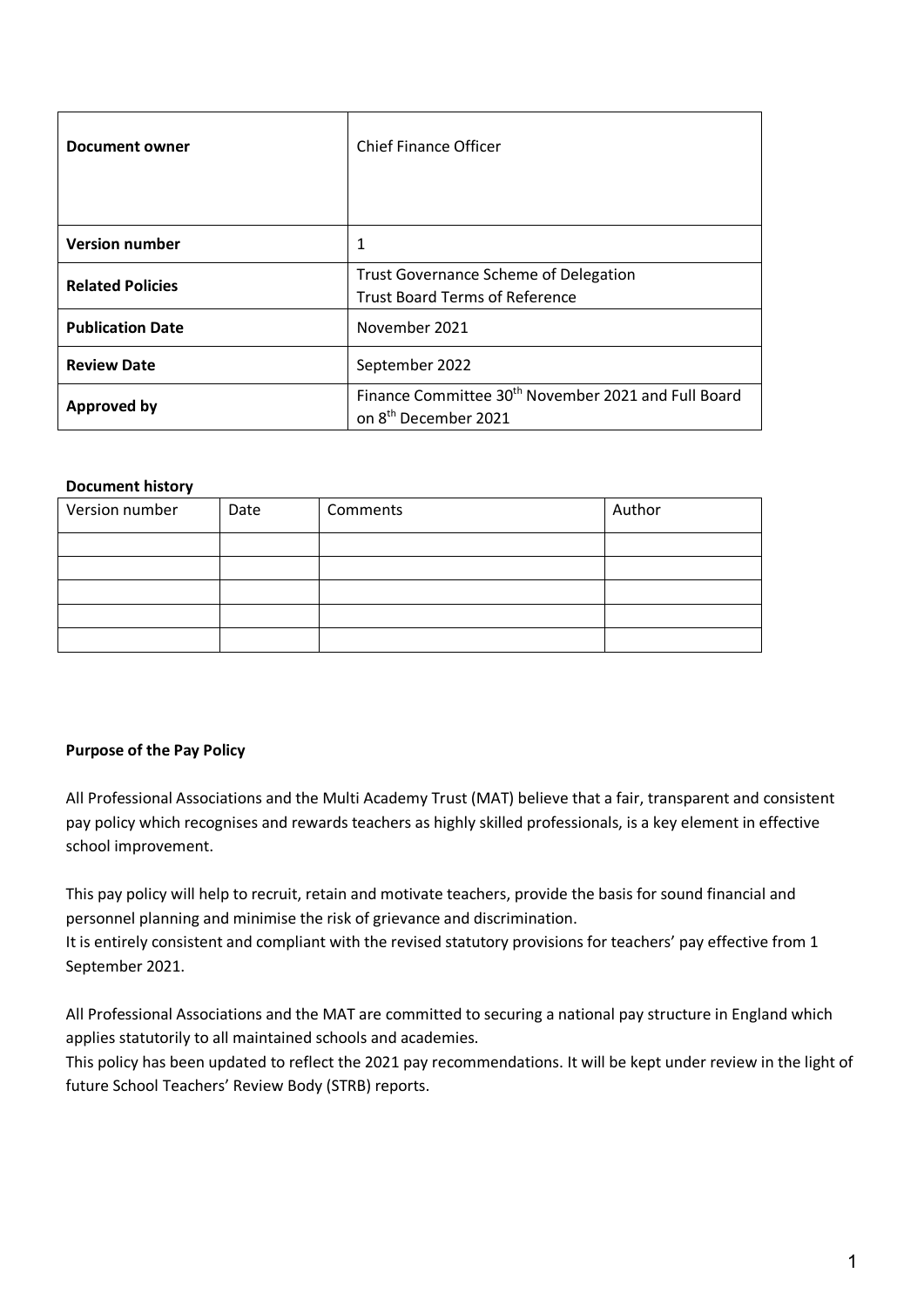#### **Interpretation**

Where individual academies do not have governing bodies, references in this policy to the Governing Body should be taken to mean the relevant body to which the power to adopt the pay policy and take pay decisions has been delegated.

Pay Progression

Decisions about teachers' pay progression are linked to performance. Further information regarding this is provided in Section 3.

Policy for determining teachers' pay

The Directors of Mater-Christi Multi Academy Trust adopted this policy on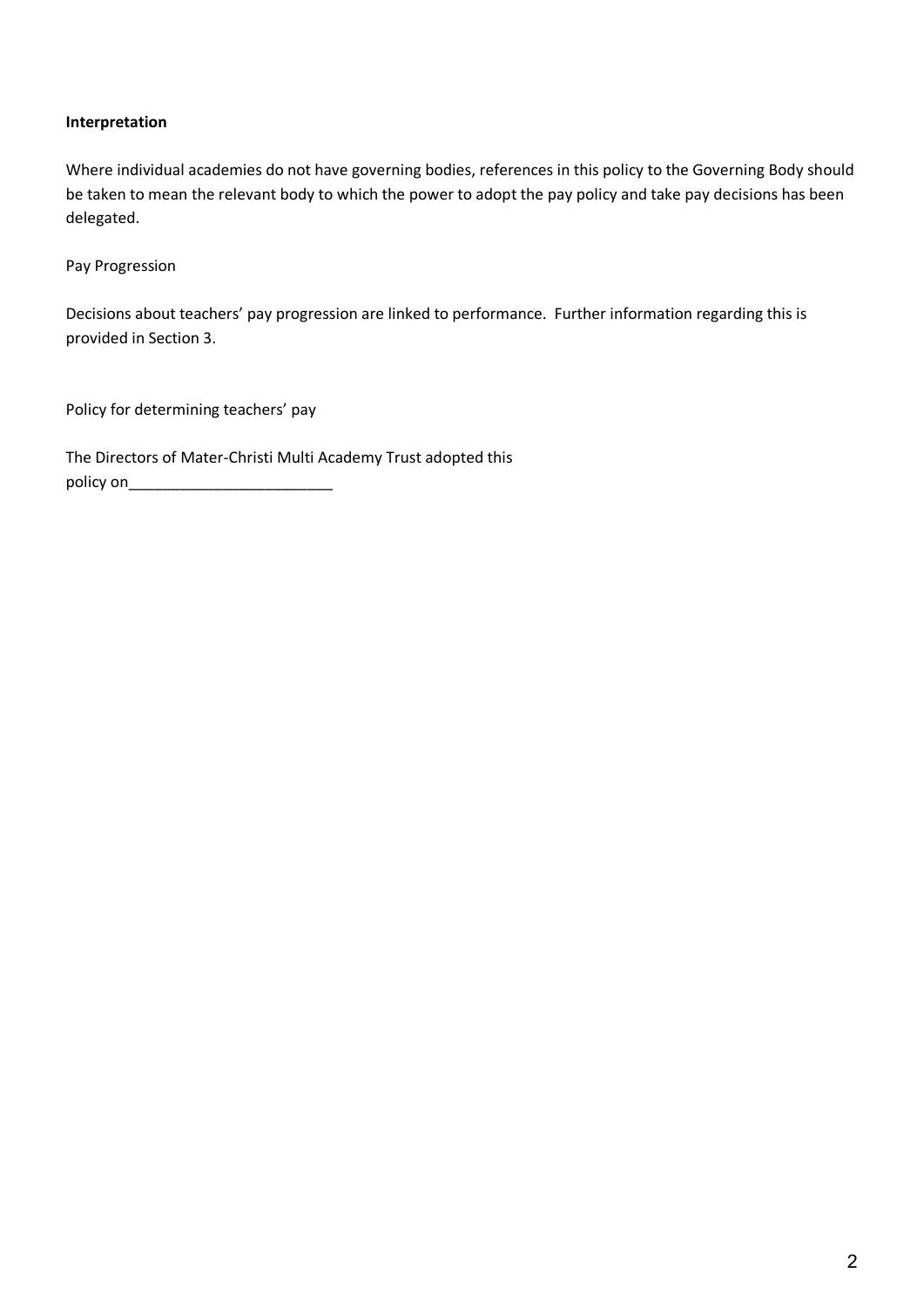#### **Introduction**

This policy sets out the framework for making decisions on teachers' pay. It has been developed to comply with current legislation and the requirements of the School Teachers' Pay and Conditions Document (STPCD) and has been consulted on with the recognised trade unions. A copy of this policy will be sent to all staff and a copy of all relevant documents on pay and conditions will be made available to staff by the school.

In adopting this pay policy the aim is to:

- assure the quality of teaching and learning at the school;
- support recruitment and retention and reward teachers appropriately; and
- ensure accountability, transparency, objectivity and equality of opportunity.

Pay decisions at this school are made by the Governing Body which has delegated certain responsibilities and decision-making powers to the Pay Committee as set out in **Appendix One**. The Pay Committee shall be responsible for the establishment and review of the pay policy, subject to the approval of the Governing Body, and shall have full authority to take pay decisions on behalf of the Governing Body in accordance with this policy. The Head shall be responsible for advising the Pay Committee on its decisions.

#### **1. Pay Reviews**

The Governing Body will ensure that each teacher's salary is reviewed annually, with effect from 1 September and no later than 31 October (31 December for headteachers) each year, and that all teachers are given a written statement setting out their salary and any other financial benefits to which they are entitled by November 30th each year.

Reviews may take place at other times of the year to reflect any changes in circumstances or job description that lead to a change in the basis for calculating an individual's pay where this is appropriate. A written statement will be given after any review and will give information about the basis on which it was made. Where a pay determination leads or may lead to the start of a period of Safeguarding (pay protection), the Governing Body will give the required notification as soon as possible and no later than one month after the date of the determination.

#### **2. Basic Pay Determination On Appointment**

The Governing Body will determine the pay range for a vacancy prior to advertising it and gain approval of the range from the CEO/COO. On appointment it will determine the starting salary within that range to be offered to the successful candidate.

In making such determinations, the Governing Body will take into account the following factors:

- the nature of the post
- the level of qualifications, skills and experience required
- recruitment and retention benefits if applicable (see section 16) the wider school context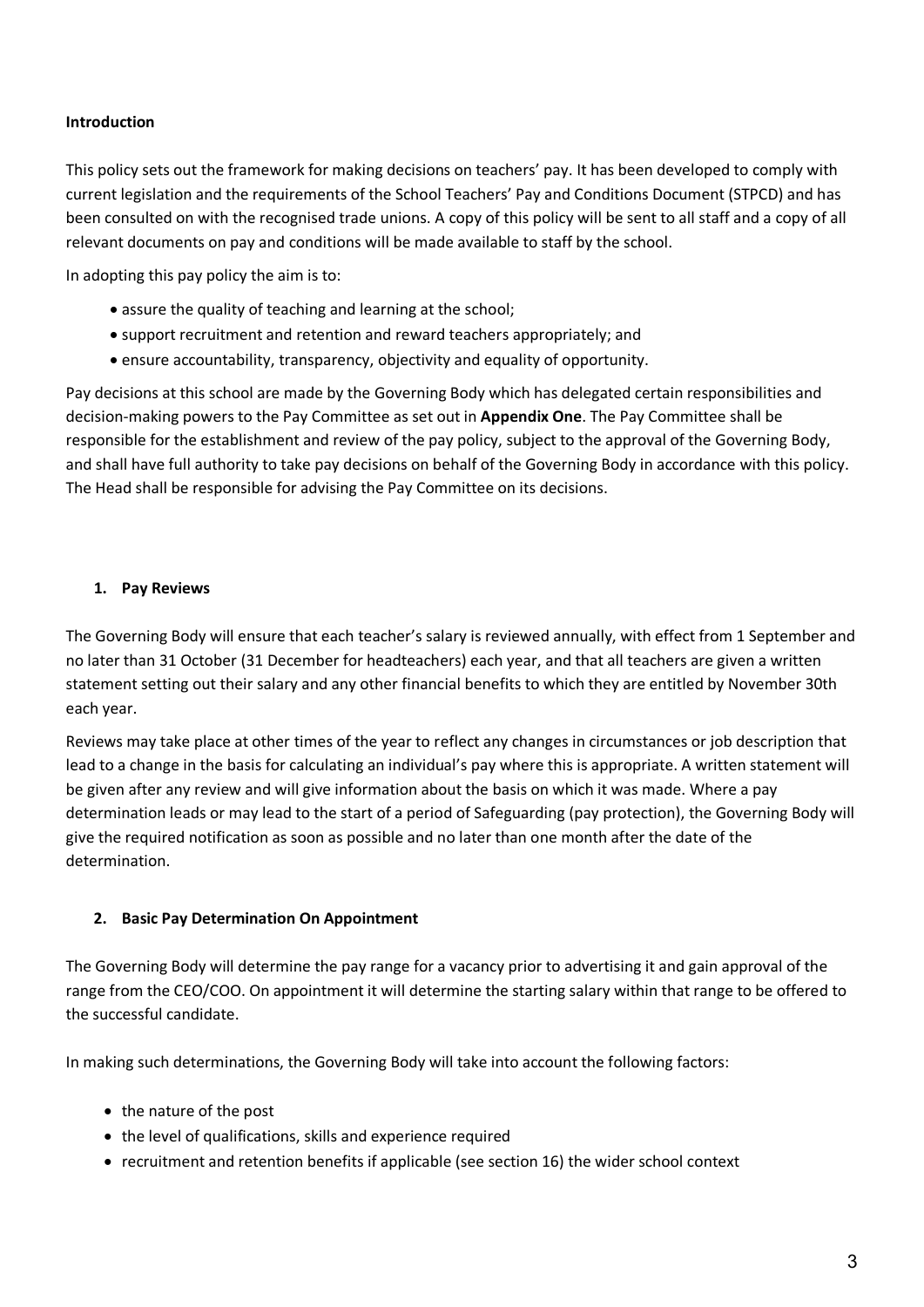A teacher will not be paid on a range (MPR/UPR/UNQ) which is different to the range on which they were paid immediately prior to their appointment and will be paid at a point on that range that is not detrimental to them unless that teacher has applied for and been offered a post which has been advertised on a different pay range.

For positions on the leadership range this must be done with regard to the guidelines contained within the STPCD.

3. Pay Progression Based On Performance

In this school all headteachers / teachers can expect to receive regular, constructive feedback on their performance and are subject to annual appraisal that recognises their strengths, informs plans for their future development, and helps to enhance their professional practice. The arrangements for teacher appraisal are set out in the school's appraisal policy.

Decisions regarding pay progression must be made with reference to the teachers' appraisal reports and the pay recommendations they contain. All appraisals must result in a pay recommendation being made, including recognition that a teacher is already at the top of their pay range (i.e. progression / no progression / top of range). It will be possible for a 'no progression' determination to be made without recourse to the capability procedure. In all such eventualities the teacher will have been made aware of this possibility as outlined in the appraisal policy.

In the case of Early Career Teachers (ECTs) pay decisions will be made by means of the statutory induction process. From 1 September 2021, all Early Career Teachers who start induction will be required to follow a 2 year induction period (this has increased from the previous 1 year induction period and the term 'Early Career Teacher' replaces 'Newly Qualified Teacher'). This school will ensure that ECTs are not negatively affected by the increase in the induction period to 2 years. All ECTs will be eligible for pay progression at the end of the first year in line with this Pay Policy and the Appraisal Policy.

To be fair and transparent, assessments of performance will be properly rooted in evidence that should be routinely available as part of the appraisal cycle. In this school we will ensure fairness by headteachers undertaking a process of moderation for each appraisal cycle. This will be quality assured by the schools pay committee and will form part of a headteachers annual report to the governing body on appraisal.

The evidence used should be that from the appraisal cycle.

## **Final decisions about whether or not to accept a pay recommendation for teachers will be made by the Governing Body having regard to the appraisal report and taking into account advice from the Headteacher.**

The Governing Body will ensure that appropriate funding is allocated for pay progression at all levels when setting its budget.

For teachers on the Leadership Pay Range, judgements of performance will be assessed against objectives relating to school leadership and management and pupil progress. This must be done with regard to the guidelines contained within the STPCD.

For teachers on all other pay ranges, judgements of performance will be assessed against objectives and the national teacher standards and teachers will be eligible for pay progression if they are effectively fulfilling the teacher standards and meeting the objectives they are set.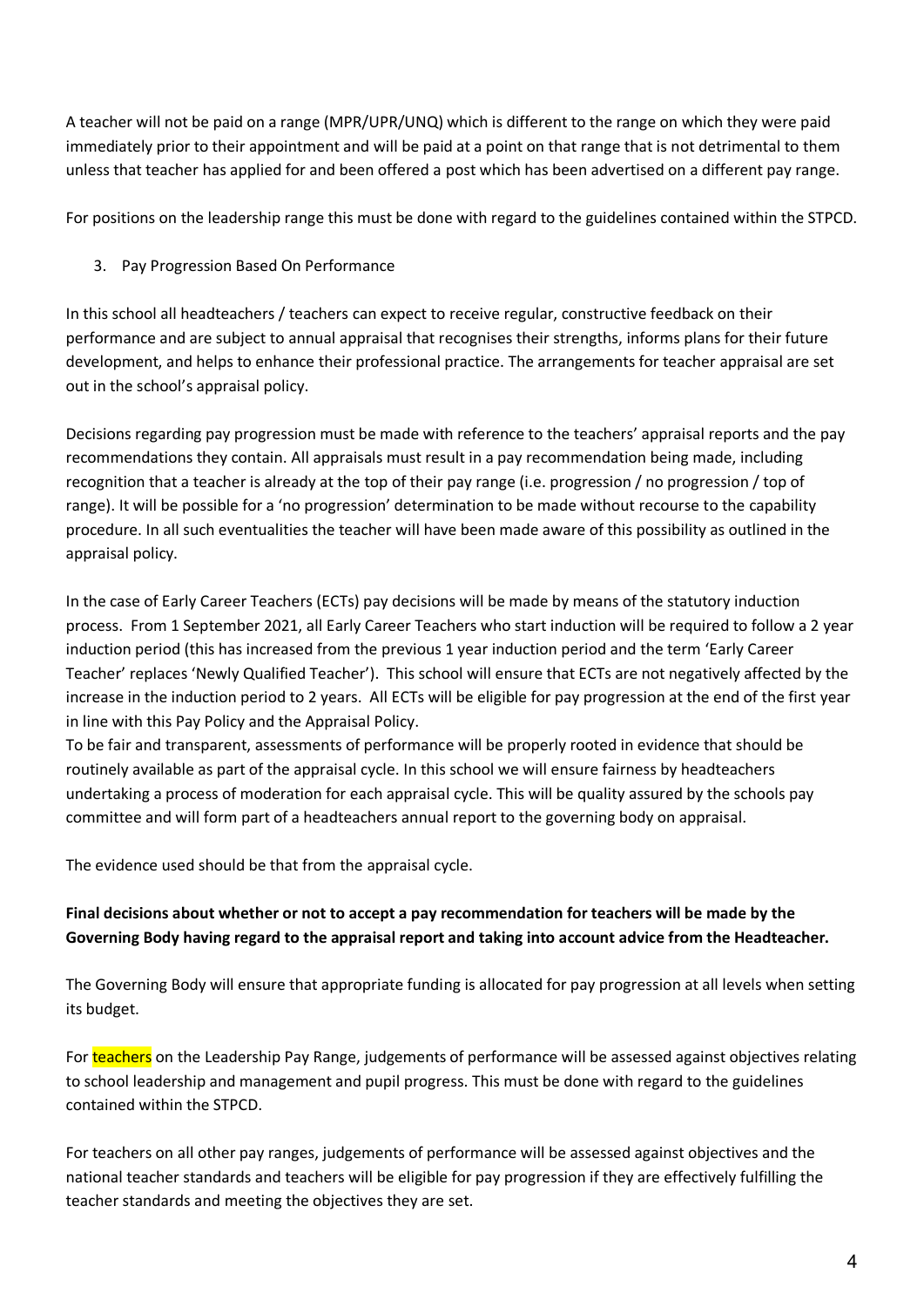A teacher who is assessed as exceeding the Teachers' standards and their appraisal objectives may receive enhanced progression.

For a teacher who has an extended period of absence due to maternity or sickness the agreed appraisal objectives may be revised when the teacher returns to work or the length and impact of the absence on the teacher's ability to achieve their objectives will be taken into account in the assessment at the end of the appraisal cycle.

In either case, where the teacher cannot provide evidence to support their pay progression from the appraisal year they may submit evidence from a longer period, normally a period immediately prior to the start date of their absence.

## **4. Main Pay Range from 1st September 2021 (MPR)**

A teacher on the main pay range (MPR) will be paid a salary within the minimum and maximum on the main pay range set out below:

| <b>Main Pay Range</b> |         |  |
|-----------------------|---------|--|
| Minimum               | £25,714 |  |
| Maximum               | £36,961 |  |

#### **5. Upper Pay Range from 1st September 2020 (UPR)**

A teacher on the upper pay range (UPR) will be paid a salary within the minimum and maximum on the main pay range set out below:

The appendix shows the recommended pay points within the pay ranges that schools can use for determining teacher pay.

| <b>Upper Pay Range</b> |         |  |
|------------------------|---------|--|
| Minimum                | £38,690 |  |
| Maximum                | £41,604 |  |

The Governing Body will pay a teacher on the upper pay range if:

- The teacher is employed in the school as a post-threshold teacher for as long as they are so employed without a break in their continuity of their employment at the school
- The teacher was previously employed as a member of the leadership group at the school, has continued to be employed without a break in their continuity of employment at the school, was first appointed to the leadership group on or after 1<sup>st</sup> September 2000 and has occupied such a post for an aggregate period of one year or more. In this case the governors will determine where within the UPR range the teacher's annual salary will be fixed.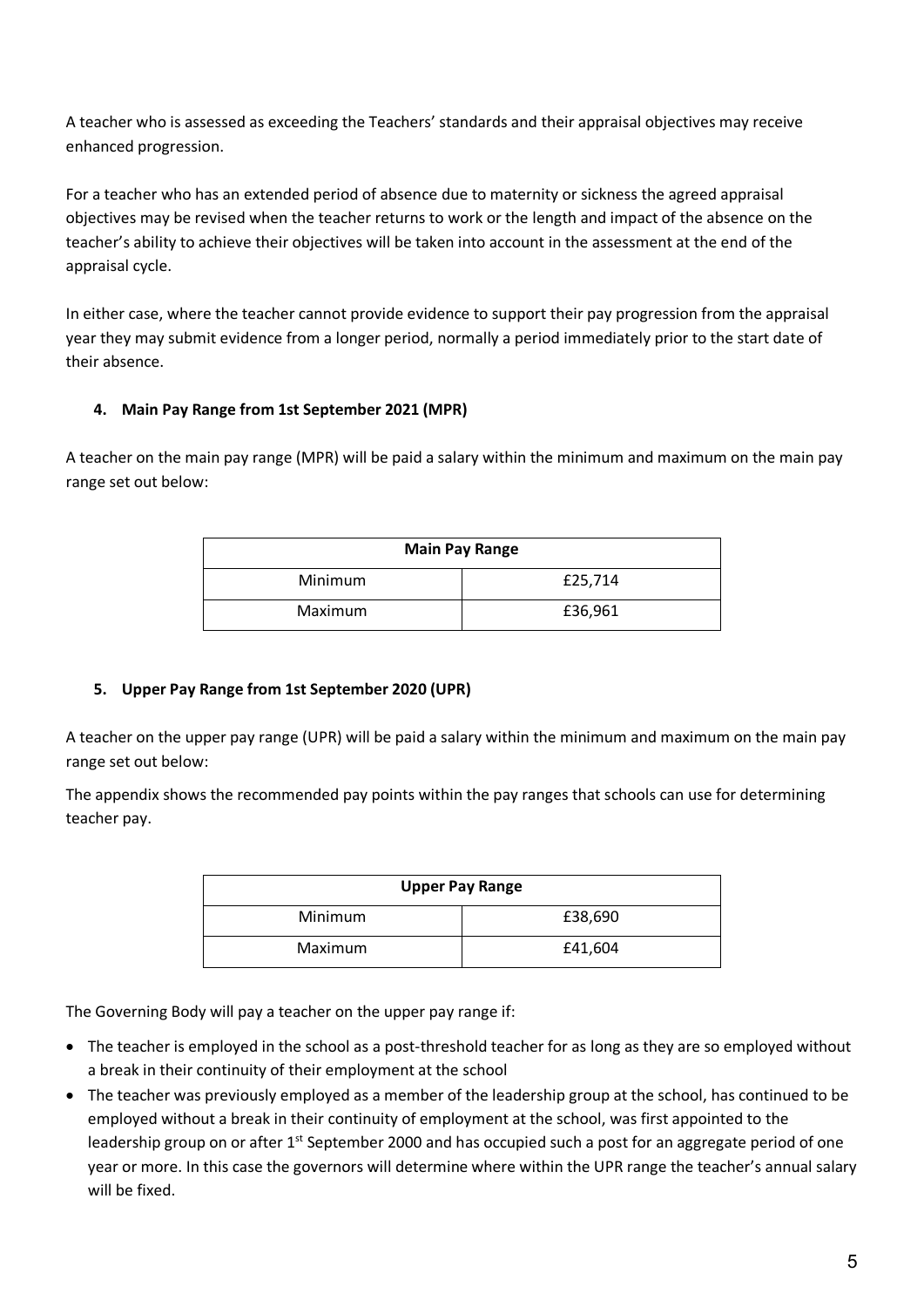## **6. Movement to and on the Upper Pay Range**

## Applications and Evidence

Any qualified teacher may apply to be paid on the upper pay range and any such application must be assessed in line with this policy. It is the responsibility of the teacher to decide whether or not they wish to apply to be paid on the upper pay range.

## **The Head/ Line Manager should remind all teachers on the Qualified Teacher Pay Range (the Main Pay range) at the start of each school year of their right to apply for assessment.**

Applications may be made once a year. Where teachers wish to be assessed, they should notify the Headteacher in writing using the application form (as at **Appendix Four**) which should be submitted by the teacher to the Headteacher prior to the performance management/appraisal planning meeting. The teacher's application will be appended to their performance management/appraisal planning statement.

The evidence to be used will be only that available through the performance management / appraisal process in accordance with the conditions outlined in MAT's Teachers Appraisal Policy. (NOTE: This means that as Standards are part of Appraisal then the expectation should be for the teacher to provide the evidence which was agreed at the outset of the appraisal cycle before the pay decision is made by the appraiser – the appraisal document should then summarise the decision not then duplicate a process).

If a teacher is simultaneously employed at another school(s), they may submit separate applications if they wish to apply to be paid on the upper pay range in that school or schools. This school will not be bound by any pay decision made by another school.

All applications should include evidence from the most recent two appraisal cycles that they have completed. These may not be consecutive years if breaks of service have occurred.

If performance remains satisfactory, progression through the Upper Pay Scale will continue without the need for further applications to be made.

## **The Assessment**

An application from a qualified teacher will be successful as evidenced by two successful and consecutive performance management/appraisal reviews and where the Governing Body is satisfied that:

- a) the teacher continues to be competent in meeting the national teachers' standards;
- b) the teacher's achievements and contribution to the school are substantial and sustained.

In making its decision, the Governing Body will have regard to the two most recent performance management/appraisal reviews. Reviews will be deemed successful, in accordance with the conditions outlined in MATs Appraisal Policy for progression to the Upper Pay Range.

- competency may be evidenced through appraisal outcomes
- 'substantial and sustained' will be evidenced by two successful performance reviews as documented on the application form (referenced within **Appendix Four**).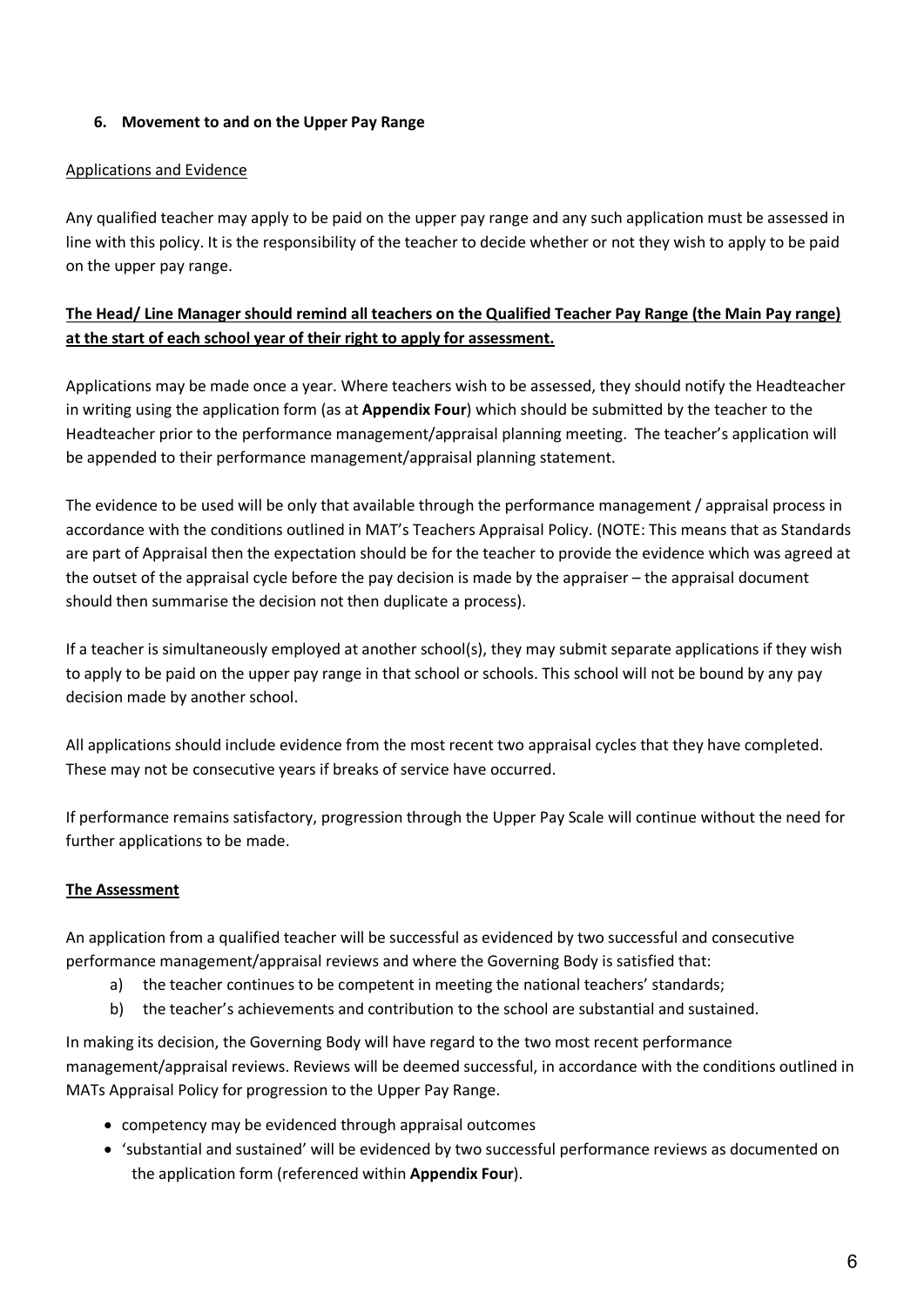## **Processes and procedures**

The assessment will be made within 10 working days of the receipt of the application or the conclusion of the performance management/appraisal process, whichever is later.

If successful, applicants will move to the Upper Pay Range and will be placed at the relevant point of that pay range with the award backdated to the 1<sup>st</sup> September of that school year.

If unsuccessful, supportive and developmental feedback will be provided by the Head as soon as possible and at least within 5 working days of the decision; and will cover the reasons for the decision and the appeals arrangements available to the teacher.

The Pay Committee will decide where on the upper pay range a successful teacher is placed. This would normally be at UPR1 dependent on assessment of evidence provided. If the Pay Committee decides that a teacher should start further up the range, their position on the upper pay range will be decided in a fair and consistent way based on:

- outcome of performance management
- the nature of the post and the responsibilities it entails
- the level of qualifications, skills and experience of the teacher

Any appeal against a decision not to move the teacher to the upper pay range will be heard under the pay policy appeals procedure (see **Appendix Five**).

Progression through the Upper Pay Range will be in accordance with section 3.

#### **7. Part-Time Teachers**

Teachers employed on an ongoing basis at the school but who work less than a full working week are deemed to be part-time. The Governing Body will give them a written statement detailing their working time obligations and the standard mechanism used to determine their pay (in line with the STPCD paragraphs 40-41), subject to the provisions of the statutory pay and working time arrangements and by comparison with the school's timetabled teaching week for a full-time teacher in an equivalent post.

#### **8. Short Notice/Supply Teachers**

Teachers employed on a day-to-day or other short notice basis will be paid on a daily basis calculated on the assumption that a full working year consists of 195 days (194 days for the school year beginning in 2021/); periods of employment for less than a day being calculated pro-rata as outlined in paragraph 42 of the STPCD.

## **9. Leadership Teachers (Head Teacher, Deputy & Assistant Head Teachers) appointed on or after 1st September 2014 or whose responsibilities have significantly changed after that date**

The CEO in consultation with the Governing Body will set the pay level needed to attract a head teacher, deputy head teacher or assistant head teacher. Prior to advertising the post the following stages will be undertaken:

Stage 1: Define the role and determine the Headteacher Group (using the pupil unit calculations within the STPCD – paragraphs 5 - 9).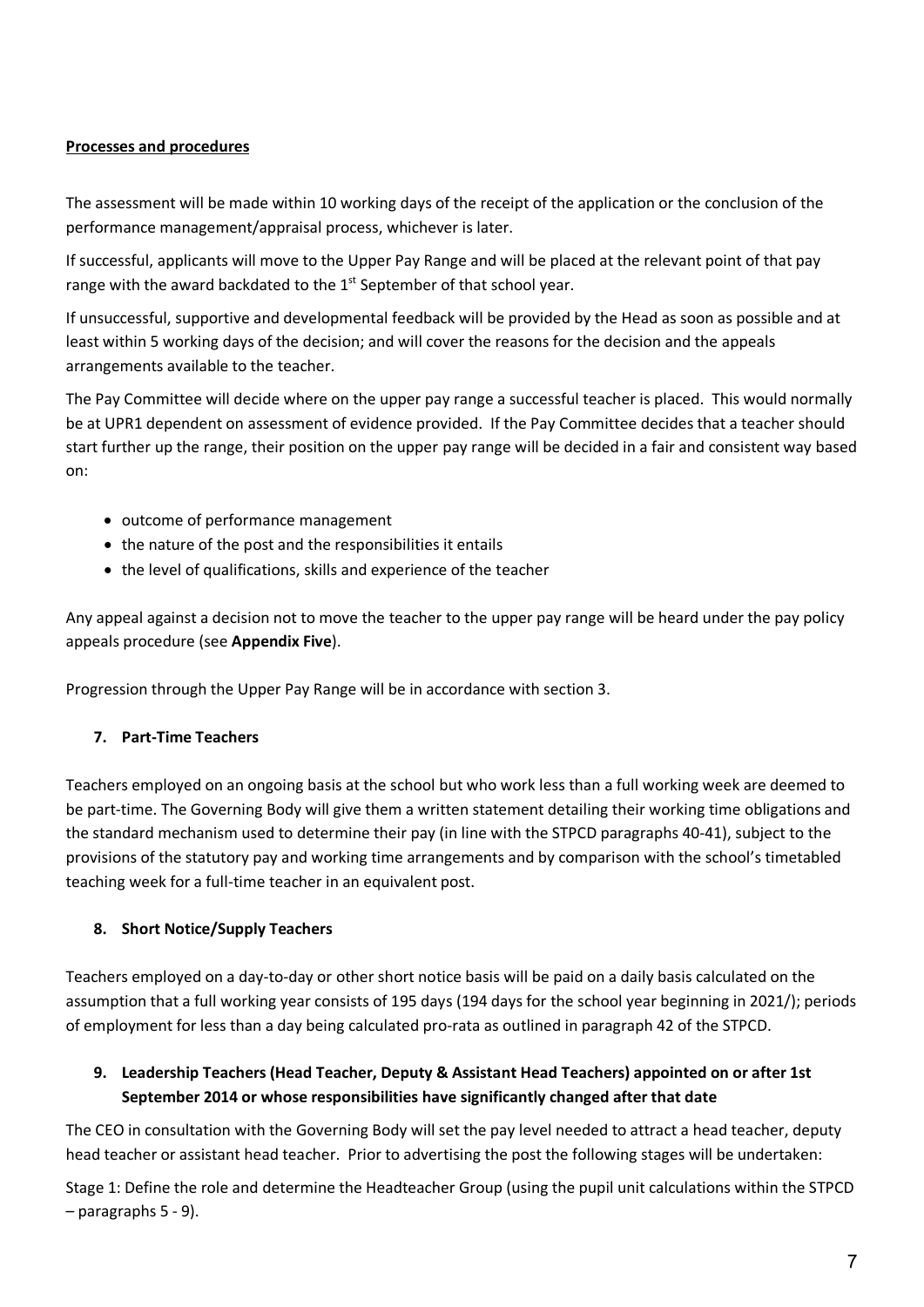**Stage 2**: Set an indicative pay range within the statutory minimum and statutory maximum;

| <b>Leadership Pay Range</b> |          |  |
|-----------------------------|----------|--|
| Minimum                     | £42,195  |  |
| Maximum                     | £117,197 |  |

then, when in a position to make an appointment:

**Stage 3**: Decide the starting salary and individual pay range for the appointee.

## **The governors have decided that this school is currently a Group ……. school, based on the statutory requirements of the STPCD.**

Recommended Leadership pay points within the Leadership pay range are shown in **Appendix Six**. Recommended Headteacher pay points within the Headteacher Group pay ranges are shown in **Appendix Seven**.

#### **10. Lead Practitioner Pay Range**

Teachers paid as Lead Practitioners should be paid at a point as determined by the school within the Lead Practitioner Pay Range. Such appointments should be made with regard to the STPCD.

| <b>Lead Practitioner Pay Range</b> |         |  |
|------------------------------------|---------|--|
| Minimum                            | £42,402 |  |
| Maximum                            | £64,461 |  |

#### **11. Unqualified Teacher Pay Range**

The Governing Body has established a pay range for unqualified teachers employed in classroom teacher posts. Unqualified Teachers should be paid at a point as determined by the school within the Unqualified Teacher Pay Range. Such appointments should be made with regard to the STPCD.

| <b>Unqualified Teacher Pay Range</b> |         |  |
|--------------------------------------|---------|--|
| Minimum                              | £18,419 |  |
| Maximum                              | £28,735 |  |

#### **12. Discretionary Allowances And Payments**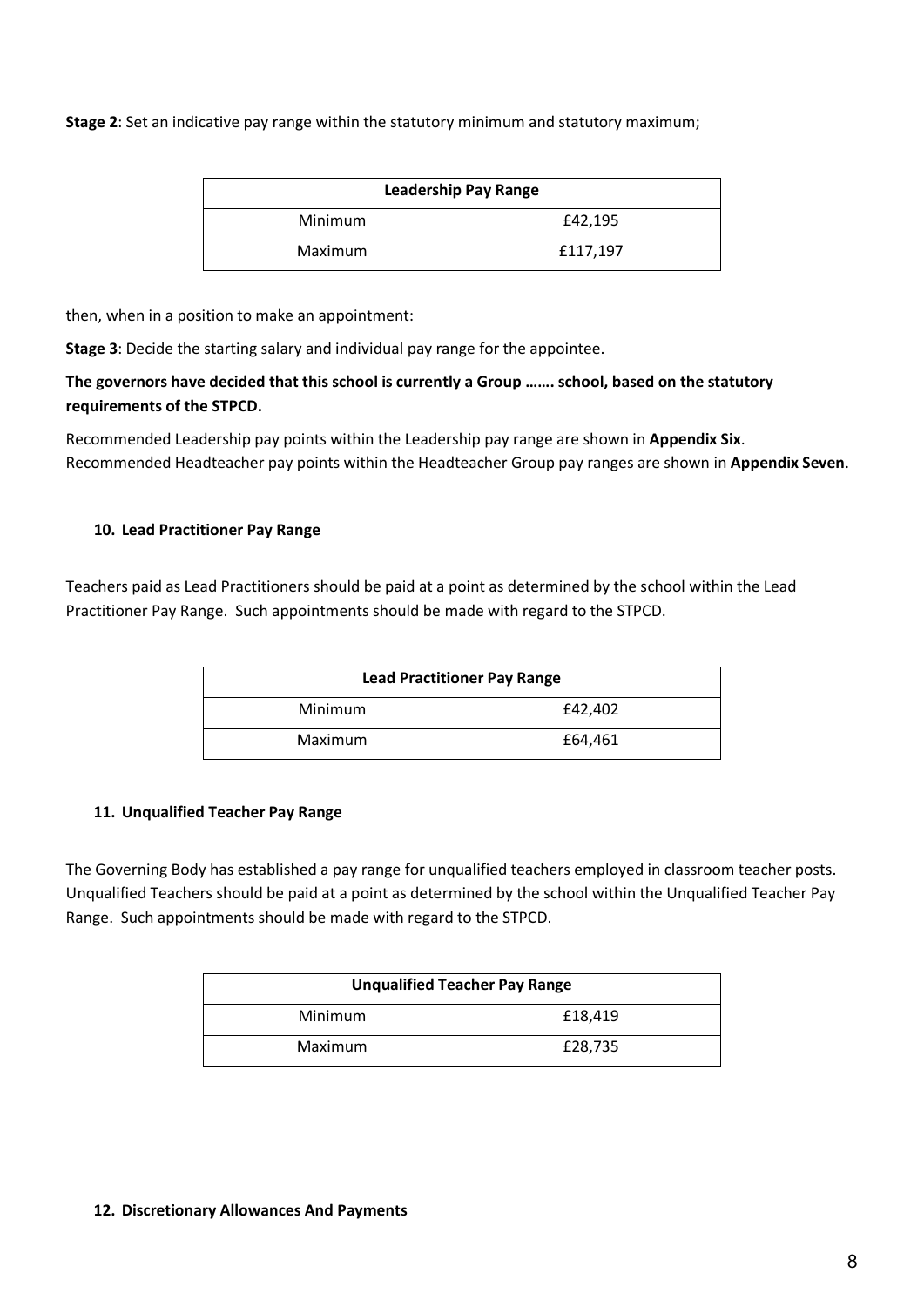## **Teaching and Learning Responsibility Payments – TLR 1, 2 &3**

The Governing Body may award a TLR payment to a classroom teacher for undertaking a substantial additional responsibility, for the purpose of ensuring the continued delivery of high-quality teaching and learning and for which that teacher is made accountable. Unqualified teachers may not be awarded TLRs.

The Governing Body pays TLR 1 and 2 payments to teachers as indicated in the attached staffing structure, in accordance with the pay ranges specified in the STPCD as updated from time to time (TLR 1 and 2 can be pro-rata, however TLR3 should be paid in full):

| STPCD 2020 - TLR Ranges |                |                |
|-------------------------|----------------|----------------|
| <b>Band</b>             | <b>Minimum</b> | <b>Maximum</b> |
| TLR Band 1              | £8,291         | £14,030        |
| TLR Band 2              | £2,873         | £7,017         |
| TLR Band 3              | £571           | £2,833         |

The Governing Body of ………………………… school will pay TLR payments within these ranges as follows (these amounts will increase in line with STPCD increases to allowances):

| Point             | Amount |
|-------------------|--------|
| TLR 1a            |        |
| TLR 1b            | f      |
|                   |        |
| TLR <sub>2a</sub> |        |
| TLR 2b            |        |
|                   |        |

Before awarding any TLR 1 or 2 payment, the Governing Body must be satisfied that the teacher's duties include a significant responsibility that is not required of all classroom teachers and that it:

- a) is focused on teaching and learning;
- b) requires the exercise of a teacher's professional skills and judgment;
- c) requires the teacher to lead, manage and develop a subject or curriculum area; or to lead and manage pupil development across the curriculum;
- d) has an impact on the educational progress of pupils other than the teacher's assigned classes or groups of pupils; and
- e) involves leading, developing and enhancing the teaching practice of other staff.

In addition, before awarding a TLR1 payment, the Governing Body must be satisfied that the significant responsibility referred to above includes line management responsibility for a significant number of people.

Before making any TLR3 payment, the Governing Body must be satisfied that the responsibilities meet a, b and d of the above criteria; that they are being awarded for clearly time limited school improvement projects or one-off externally driven responsibilities; and that the responsibilities are not a permanent or structural requirement which should instead be rewarded by means of a permanent TLR payment. TLR3s should not be awarded consecutively for the same responsibility unless that responsibility relates to tutoring to deliver catch-up support to pupils on learning lost during the pandemic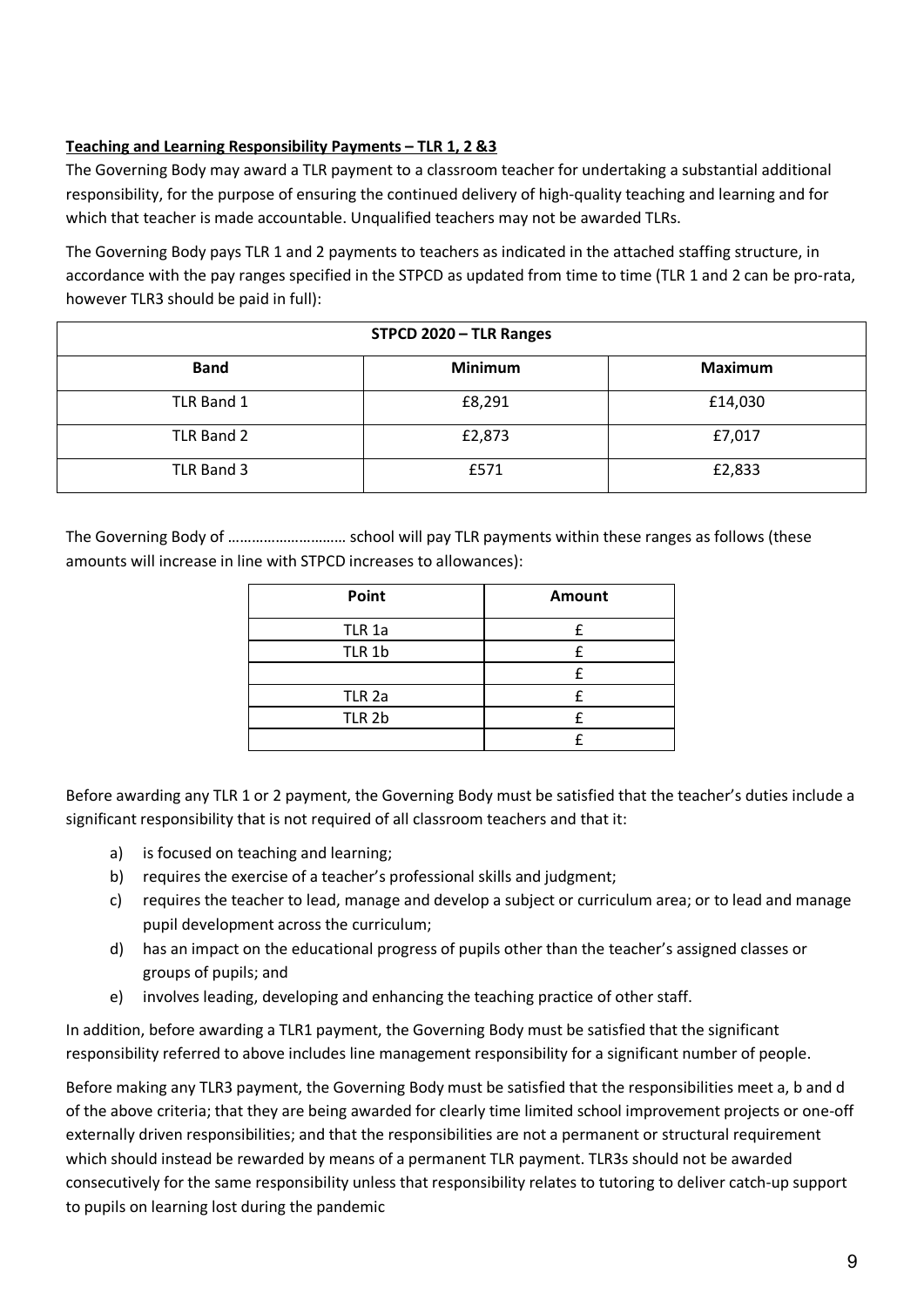A teacher cannot be awarded a TLR1 and TLR2 simultaneously but may hold a concurrent TLR3.

## **13. Special Education Needs (SEN) Allowance**

The Governing Body will award SEN allowances in accordance with the criteria and provisions set out in the STPCD (paragraph 21).

The value of SEN allowances to be paid at the school will be:

| <b>SEN Allowance</b> |        |  |
|----------------------|--------|--|
| SEN <sub>1</sub>     | £2,270 |  |
| SEN <sub>2</sub>     | £4,479 |  |

#### **14. Allowance Payable to Unqualified Teachers**

The Governing Body will pay an additional allowance of an amount between the minimum and maximum if an unqualified teacher (for example someone who has not yet obtained qualified teacher status, but could be qualified as a lecturer, coach or instructor) takes on a sustained additional responsibility which is focused on teaching and learning, and requires the exercise of a teacher's professional skills and judgment, or qualifications or experience which bring added value to the role being undertaken.

The number of unqualified posts needs to be identified in the school staffing structure.

| <b>Unqualified Teacher Allowance</b> |        |
|--------------------------------------|--------|
| Minimum                              | £571   |
| Maximum                              | £7,017 |

#### **15. Other Payments**

The Governing Body may make such payments as they see fit to a teacher, in respect of:

- a) continuing professional development undertaken outside the school day which has been approved by the Headteacher.
- b) activities relating to the provision of initial teacher training as part of the ordinary conduct of the school.
- c) participation in out-of-school hours learning activities agreed between the teacher and the Headteacher.
- d) additional responsibilities and activities due to, or in respect of, the provision of services by the Headteacher relating to the raising of educational standards to one or more additional schools.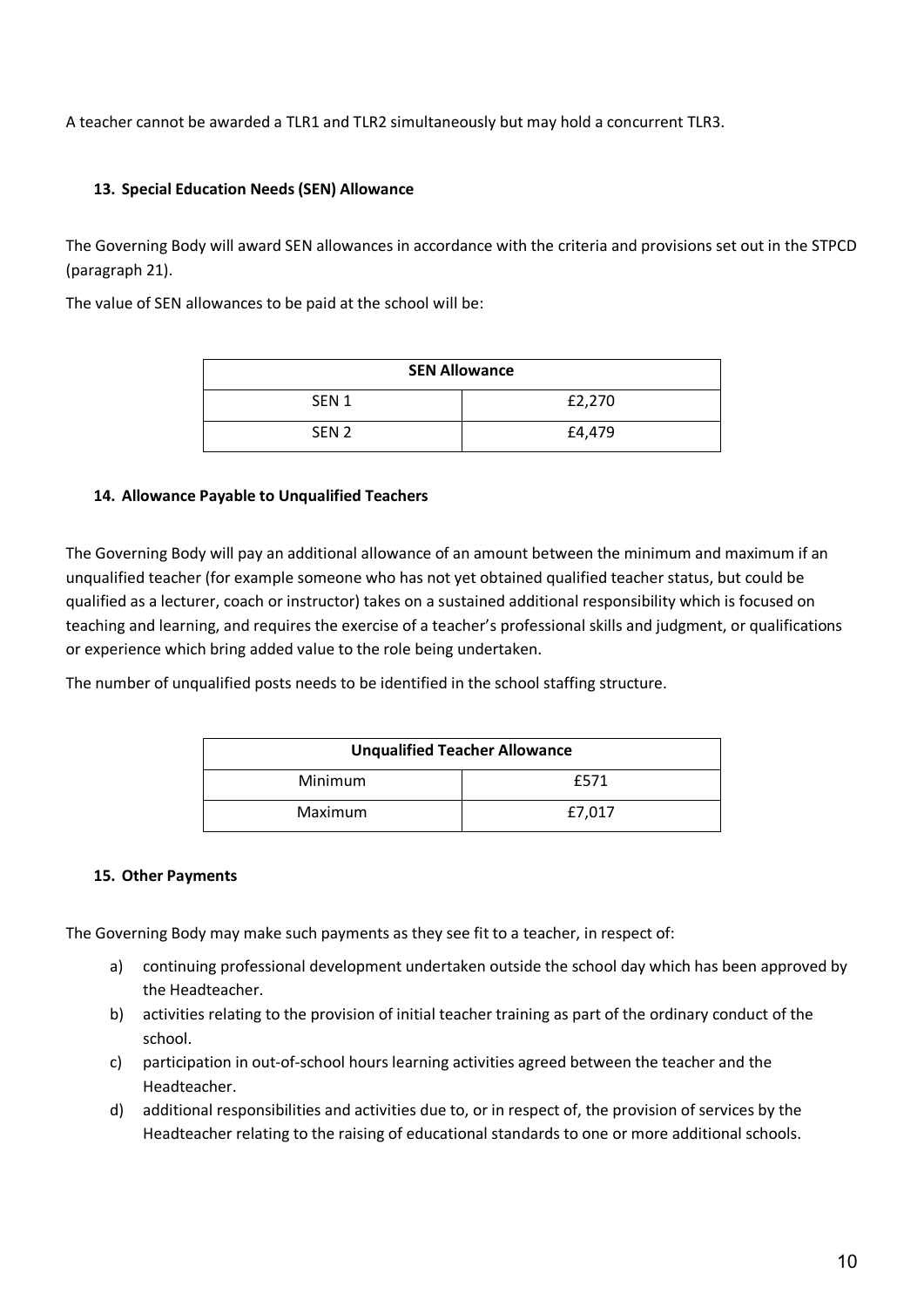## **16. Recruitment and Retention Incentives and Benefits**

The Governing Body will make a payment which it considers necessary as an incentive for the recruitment of new teachers and the retention of existing teachers. The duration/review date/ end date of such payment will be clearly defined.

One benefit that a Governing Body may consider is paying a salary advance for a rental deposit in appropriate cases.

Headteachers and others on the Leadership range may not be awarded payments under this category except for reimbursement of reasonably incurred housing or relocation costs on appointment.

Such payments will be reviewed annually and the payment will be set out clearly and openly shared with all Professional Associations. Please refer to the guidance within the STPCD.

#### **17. Salary Sacrifice Arrangements**

…………………….School makes provision for a teacher to give up the right to receive part of their gross salary in return for the agreement in kind (and that benefit in kind is exempt from income tax) under schemes such as:

- a) childcare vouchers (existing arrangements)
- b) cycle scheme

## **18. Safeguarding (Pay Protection)**

The Governing Body will operate salary safeguarding arrangements in line with the provisions of the current STPCD. Please note that as a structural change, the relevant consultation will be required when removing permanent allowances.

#### **19. Appeals**

The arrangements for considering appeals on pay determination are set out in **Appendix Five** of this policy.

#### **20. Other Payments**

## **Continuing professional development outside directed time; Initial teacher training activities; and Out-ofschool learning activities**

The Governing Body may make discretionary additional payments to teachers (other than a headteacher) who agree to undertake such activities. Additional payments will be calculated at a daily or hourly rate with reference to each teacher's actual pay spine position or, where appropriate and following consideration by the Pay Committee, at a higher level reflecting the responsibility and size of commitment.

The Governing Body recognises that such activities outside of directed time are entirely voluntary and that some teachers' commitments will make it difficult for them to undertake such activities. Where teachers cannot attend CPD organised outside the school day, the school will endeavour to offer suitable alternative training arrangements within directed time in line with its commitment to equal opportunities.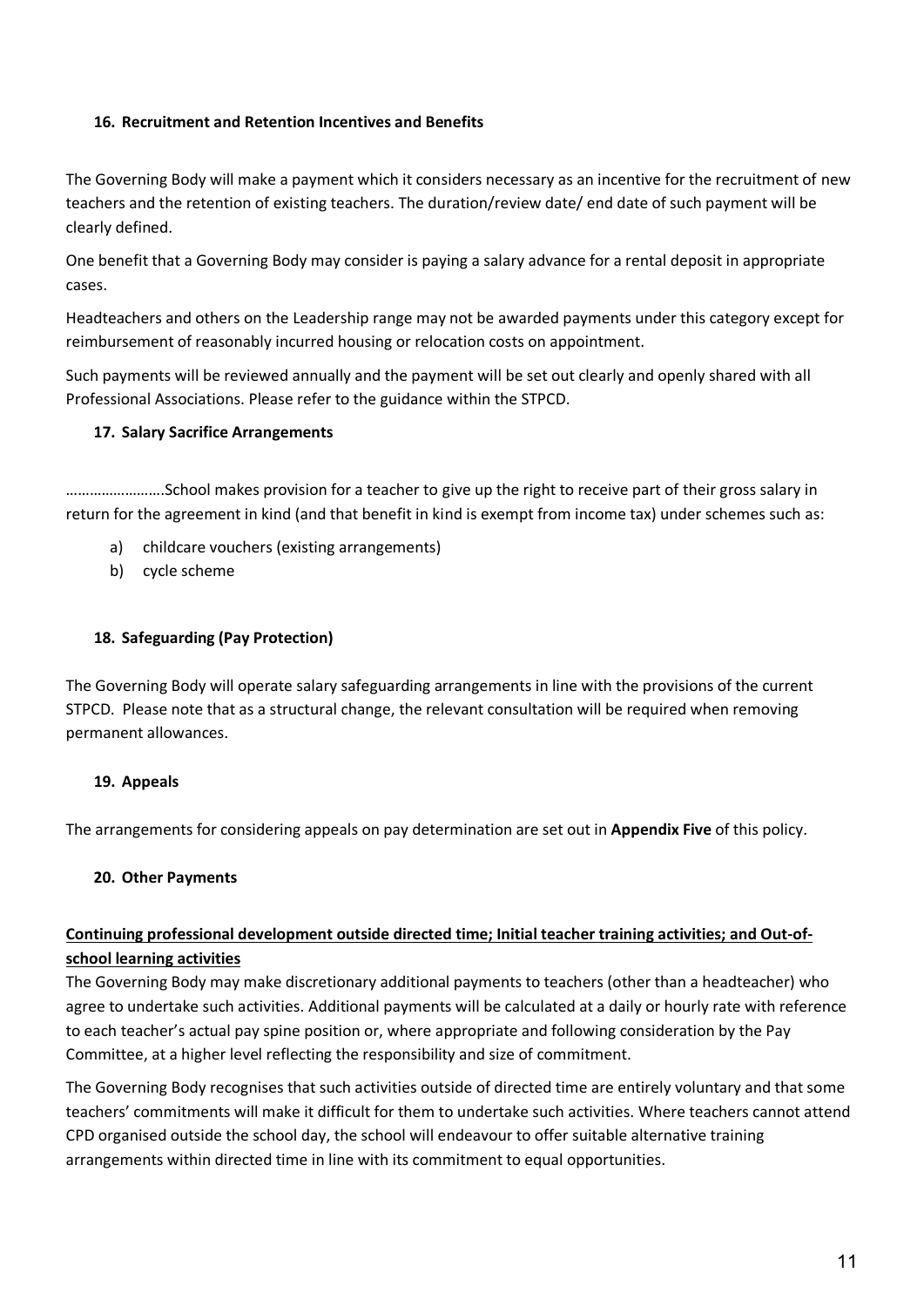## **Residential duties**

The Governing Body will make payments in respect of residential duties in accordance with the Joint National Council for Teachers in Residential Establishments national agreement.

## **Honoraria**

The Governing Body will not pay any honoraria to any member of the teaching staff for carrying out their professional duties as a teacher, recognising that there is no provision within the STPCD for the payment of bonuses or honoraria in any circumstances.

## **21. Monitoring The Impact Of The Policy**

The Governing Body will monitor the outcomes and impact of this policy on an annual basis which will be shared with CEO, COO and union representatives. An annual written report on the operation of the pay policy, recording pay decisions taken and equality impact, will be provided to union representatives, including trends in progression across specific groups of teachers to assess its effect and the school's continued compliance with equalities legislation. Further guidance in relation to this can be found at the following link:

## <https://www.nasuwt.org.uk/uploads/assets/uploaded/94fa82ae-4d8f-47f5-a7d15b11c69326a7.pdf>

In addition, Schools can consider providing a copy of the School staffing structure as an appendix to this policy.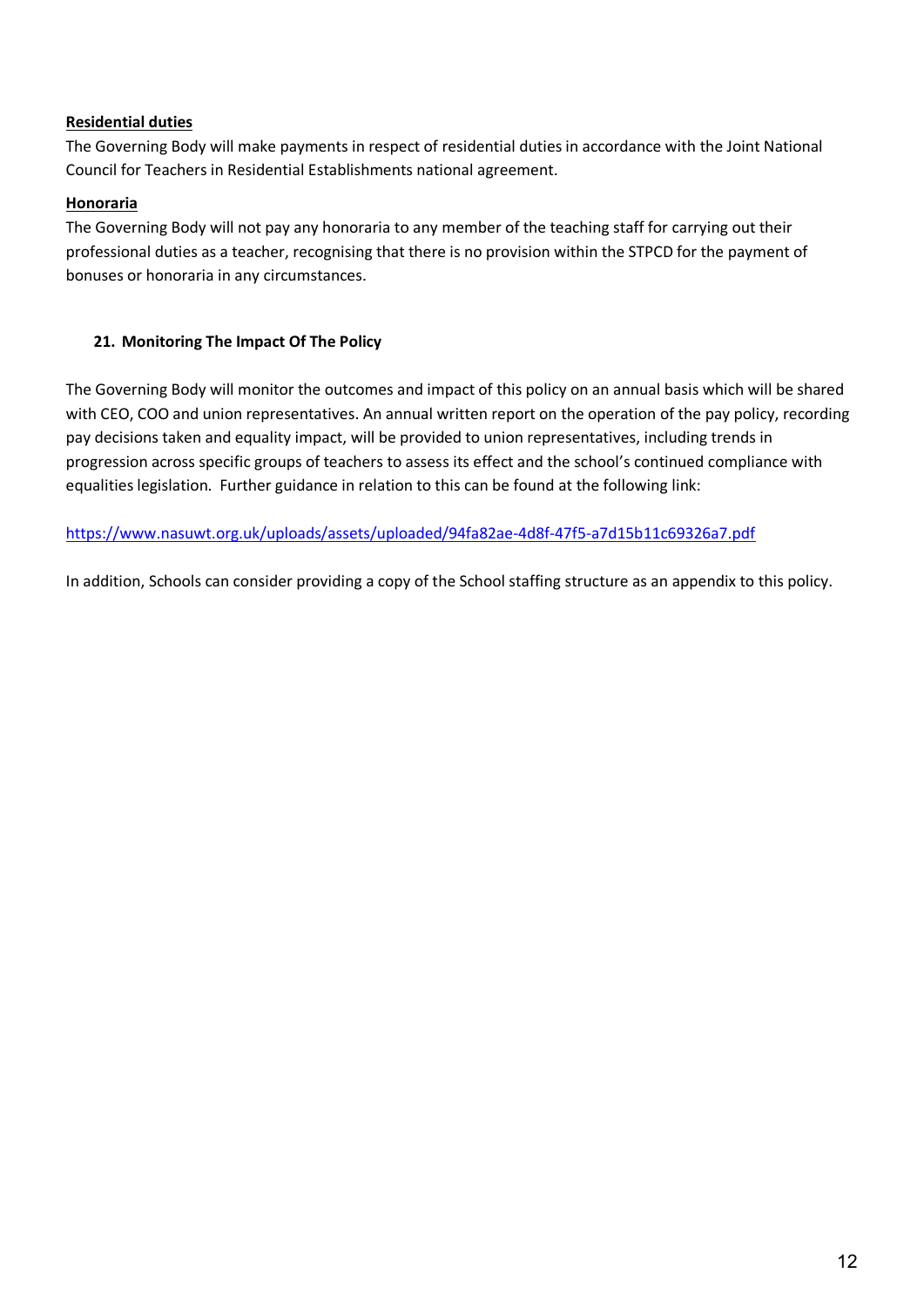## **Appendix One REMIT FOR THE PAY COMMITTEE OF THE GOVERNING BODY**

The Pay Committee will comprise at least three governors/. All governors, including those employed at the school, will be eligible for membership of the Pay Committee and will be eligible to take part in any discussions (including those relating to individuals) where their interest is no greater than that of the generality of employees at the school. MODERATION OF RECOMMENDATONS OF HEADTEACHERS IN AUTUMN TERM

## **Establishment of the policy**

The Trust Board is responsible for:

• establishing the policy, in consultation with the head teacher, staff and trade union representatives, and submitting it to the Trust Board.

The Trust Board is responsible for:

• formal approval of the policy.

#### **Monitoring and review of the policy**

The Pay Committee is responsible for:

• reviewing the policy annually, in consultation with the head teacher, staff and trade union representatives; and submitting it to the Governing Body for approval.

The Governing Body is responsible for:

• considering an annual report, including statistical information, on decisions taken in accordance with the terms of the policy;

## **Application of the policy**

The Head is responsible for:

- ensuring that pay recommendations for the deputy and assistant head teacher(s), classroom teachers and support staff are made and submitted to the Pay Committee in accordance with the terms of the policy;
- advising the Pay Committee/ on these decisions
- ensuring that staff are informed of the outcome of the decisions, the opportunity to make representation to the Pay Committee and the right of appeal.

The Pay Committee is responsible for:

- reviewing recommendations and making a decision regarding the pay of the deputy and assistant head teacher(s), classroom teachers and support staff following consideration of the recommendations of pay reviewers, the advice of the head teacher and any representations from a teacher
- receiving reports of these decisions from the Governing Body; and
- ensuring that head teachers are informed of the outcome of the decision and of the right of appeal.

The CEO in consultation with the Pay Committee is responsible for:

• reviewing recommendations and making a decision regarding the pay of the head teacher

The Appeals Committee of the Governing Body is responsible for:

• taking decisions on appeals against the decisions of the Pay Committee in accordance with the terms of the appeals procedure of the policy.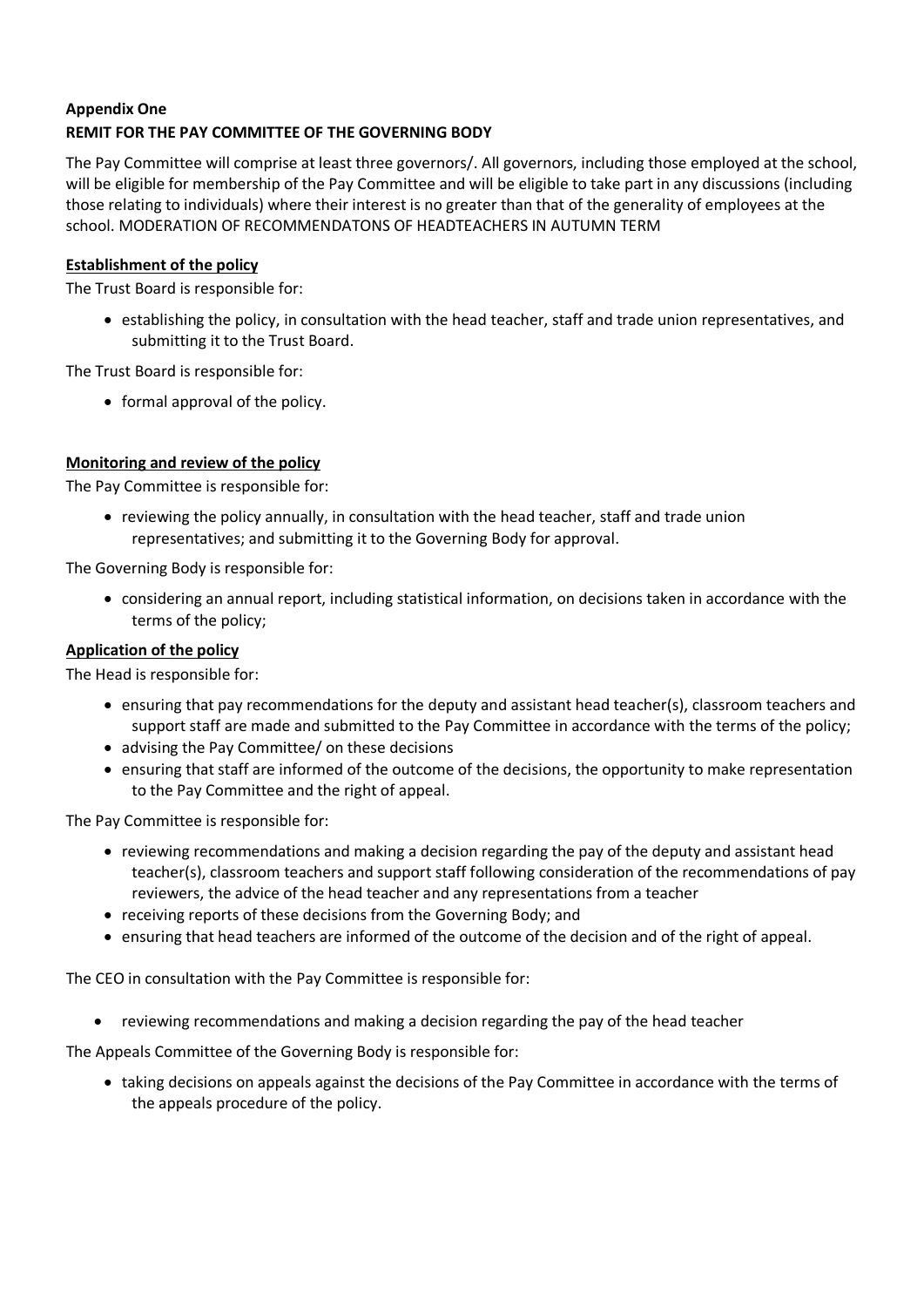# **Appendix Two Main Pay Range - 2021**

| <b>Pay Point</b> | <b>Salary</b> |
|------------------|---------------|
| $\mathbf{1}$     | £25,714       |
| $\overline{2}$   | £27,600       |
| 3                | £29,664       |
| 4                | £31,778       |
| 5                | £34,100       |
| 6                | £36,961       |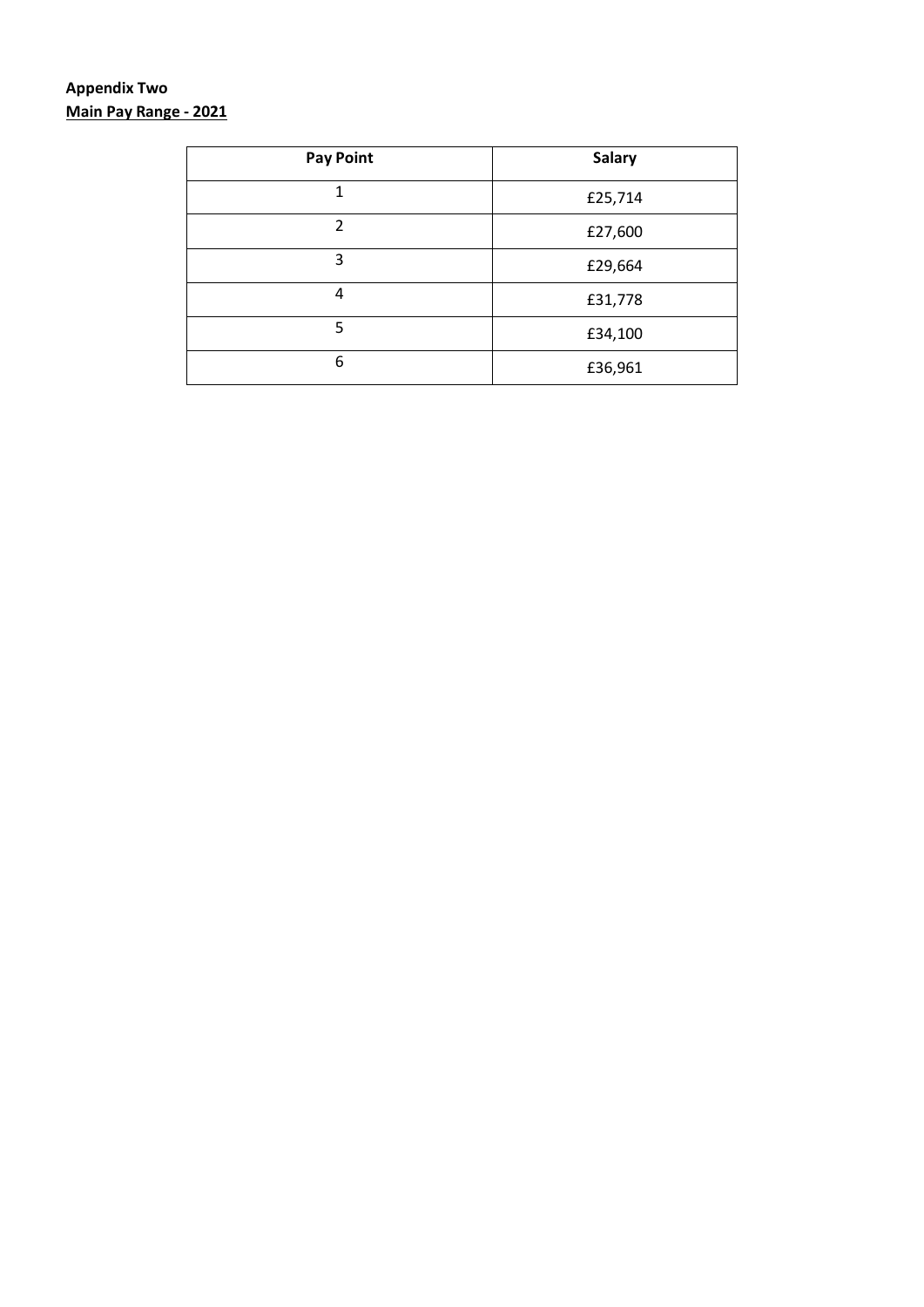# **Appendix Three Upper Pay Range - 2021**

| <b>Pay Point</b> | <b>Salary</b> |
|------------------|---------------|
|                  | £38,690       |
|                  | £40,124       |
| ┑                | £41,604       |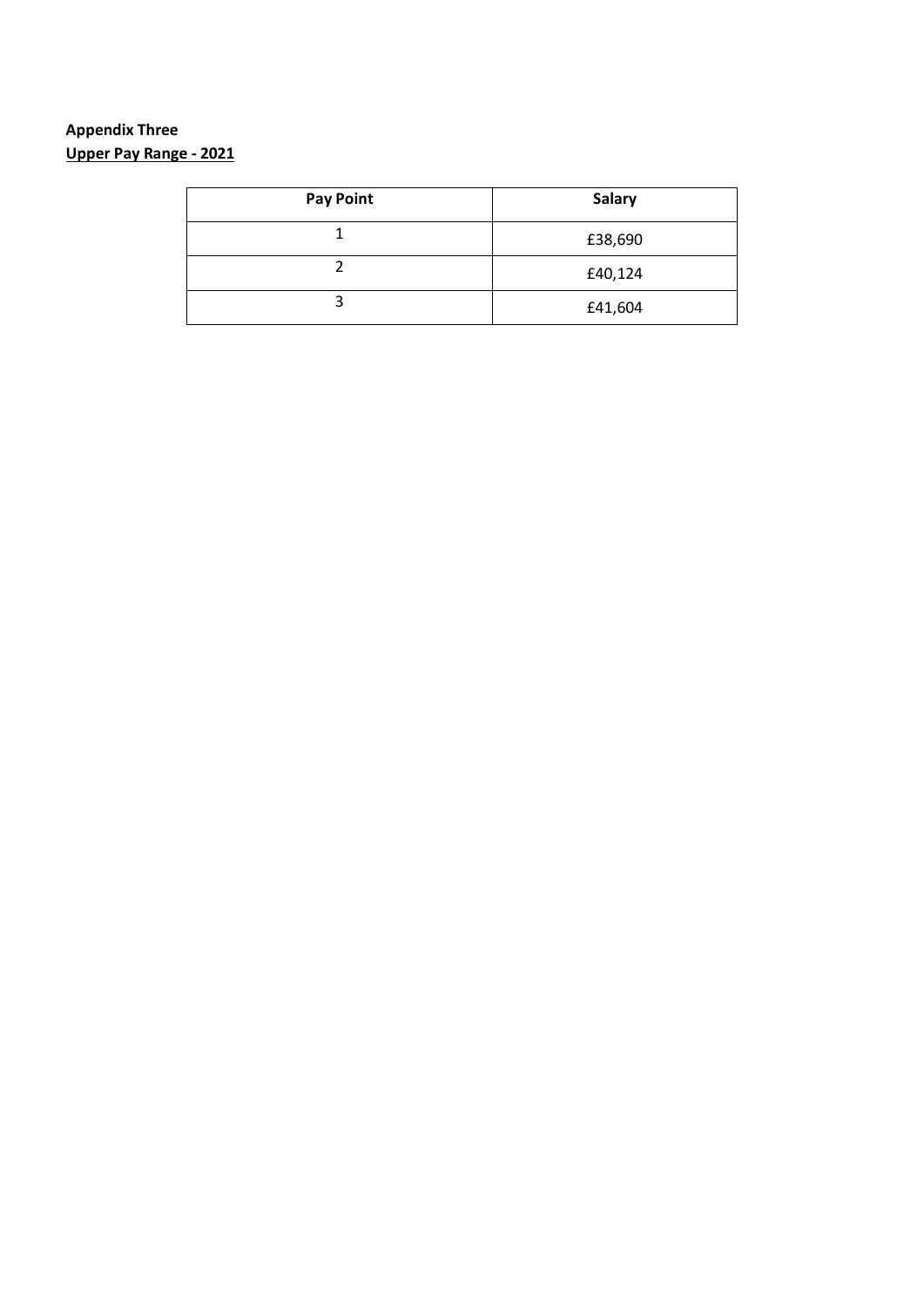#### **Appendix Four**

**Application to be paid on the Upper Pay Range - Academic Year 2021 / 2022** 

#### **This form should be handled in confidence at all times**

#### **Eligibility criteria**

- In order to be assessed you will need to:
	- hold Qualified Teacher Status on the date of your request; and
	- be statutorily employed under the STPCD; and
	- be able to demonstrate that you are competent in the relevant standards; and
	- be able to demonstrate that your achievements and contribution to the school are substantial and sustained.
- In this form the term 'school' should be taken as including all such settings. Teachers not working in schools should substitute 'service manager' or 'line manager' wherever 'head teacher' is used.
- Please enclose copies of your appraisal reports and/or planning and review statements that relate to the 2 years immediately prior to the date on which you submit your request<sup>[1](#page-16-0)</sup>.
- <span id="page-16-0"></span>• Print, sign and date the form, keeping a copy and pass it to your head teacher / line manager by **31 October in the year of application.**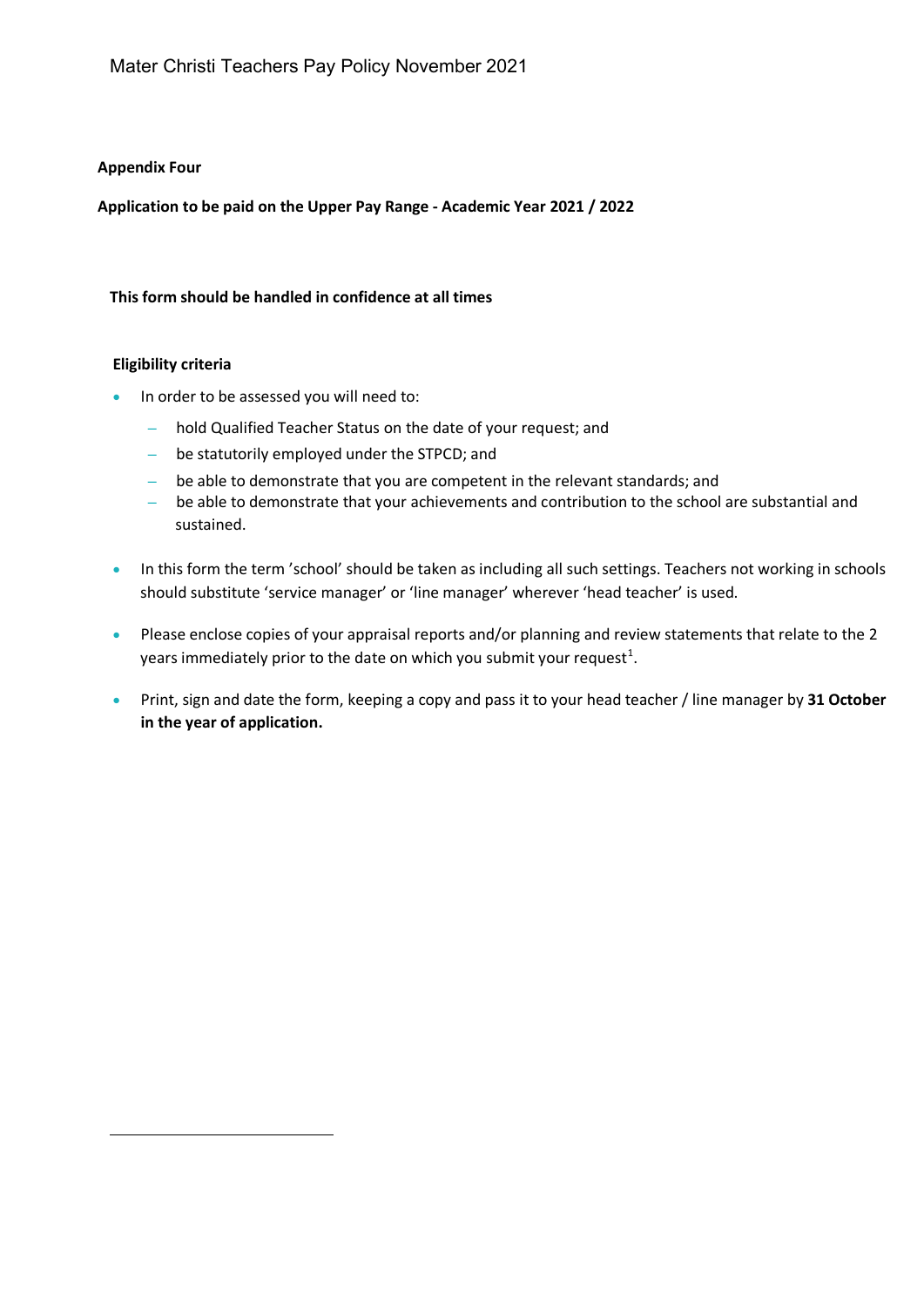## **Part 1: Teacher details To be completed by the teacher**

#### **Personal details**

| Surname                          |                                                                 |  |
|----------------------------------|-----------------------------------------------------------------|--|
| First name(s)                    |                                                                 |  |
| Previous surname (if applicable) |                                                                 |  |
| digits including zeros)          | DfE or GTC (Wales) teacher reference number (this must be seven |  |

#### **Please give details if you are submitting appraisal reports or performance management statements from another school**

| Name and address of school/LA | Date(s) of employment | Name of head teacher/ service<br>manager |
|-------------------------------|-----------------------|------------------------------------------|
|                               |                       |                                          |
|                               |                       |                                          |
|                               |                       |                                          |
|                               |                       |                                          |

#### **Declaration by the teacher**

I confirm that at the date of this request I meet the eligibility criteria and I submit appraisal reports and/or performance management statements covering the two year period prior to this request for assessment to be paid on the Upper Pay Range.

Signed

Date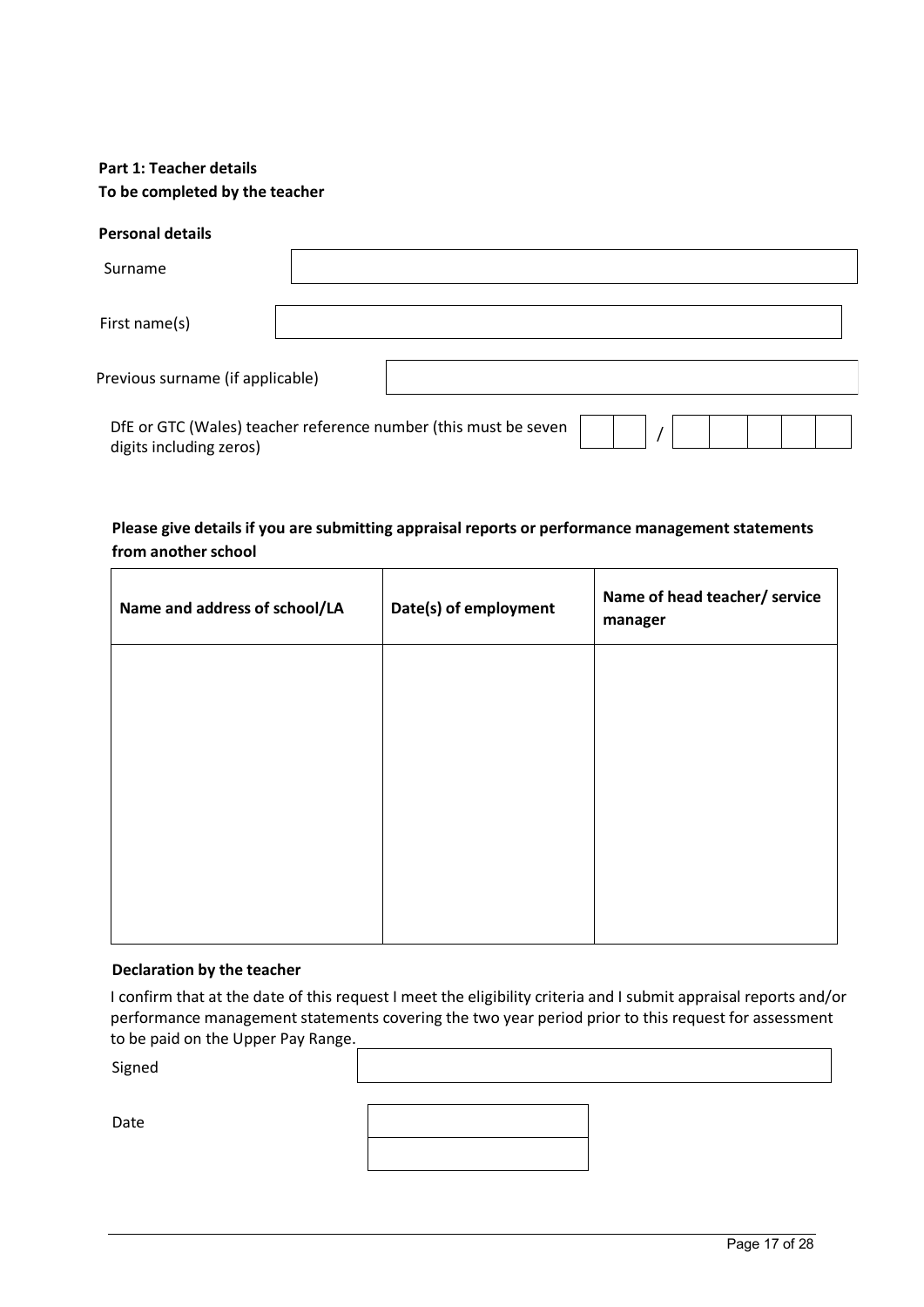#### **Part 2: Actions for the head teacher**

- Before carrying out the assessment the head teacher must first be satisfied, on the basis of the evidence contained in the appraisal reports and planning and review statements, that the teacher meets the Teachers' Standards to a competent level as stated in section 6 a and b. If these conditions are not met, you must not proceed with the assessment, and must write to the teacher setting out the rationale for the judgement.
- Complete the head teacher's statement
- Sign, date and copy the form.
- Promptly inform the governing body of this decision, and inform the teacher, and notify the appropriate body that deals with payroll matters for the school.
- Inform the teacher of the outcome as soon as possible but no later than 10 working days of informing the governing body of this decision.
- Notify the teacher in writing of the outcome of the assessment, provide written feedback and a copy of the attached form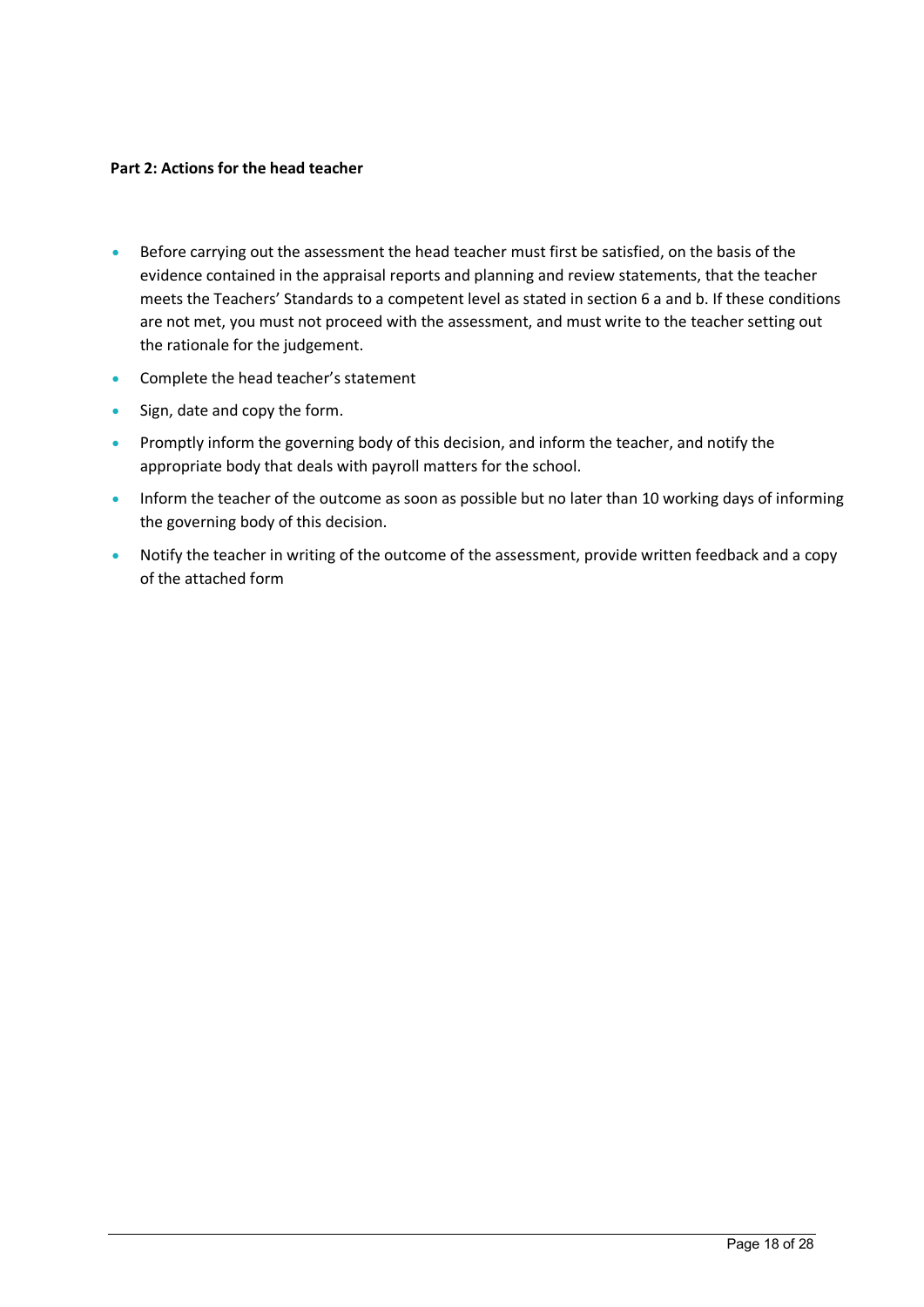#### **To be completed by the head teacher**

Name of teacher

School

Please record your overall judgements below.

#### **Assessment**

Please provide a detailed explanation why, in your judgement, the relevant standards have been met / not yet been met throughout the relevant period.

Please indicate any further areas of professional development for the teacher if required.

| Teachers' Standards met / not met (delete as applicable). |                                                                                                          |  |  |
|-----------------------------------------------------------|----------------------------------------------------------------------------------------------------------|--|--|
|                                                           |                                                                                                          |  |  |
|                                                           |                                                                                                          |  |  |
|                                                           |                                                                                                          |  |  |
|                                                           |                                                                                                          |  |  |
|                                                           |                                                                                                          |  |  |
| Signature                                                 |                                                                                                          |  |  |
|                                                           | Please paste in electronic/scanned signature above if submitting the<br>application form electronically. |  |  |
| Print name                                                |                                                                                                          |  |  |
| School name                                               |                                                                                                          |  |  |
| Date                                                      |                                                                                                          |  |  |
| NB This page should be passed back to the teacher         |                                                                                                          |  |  |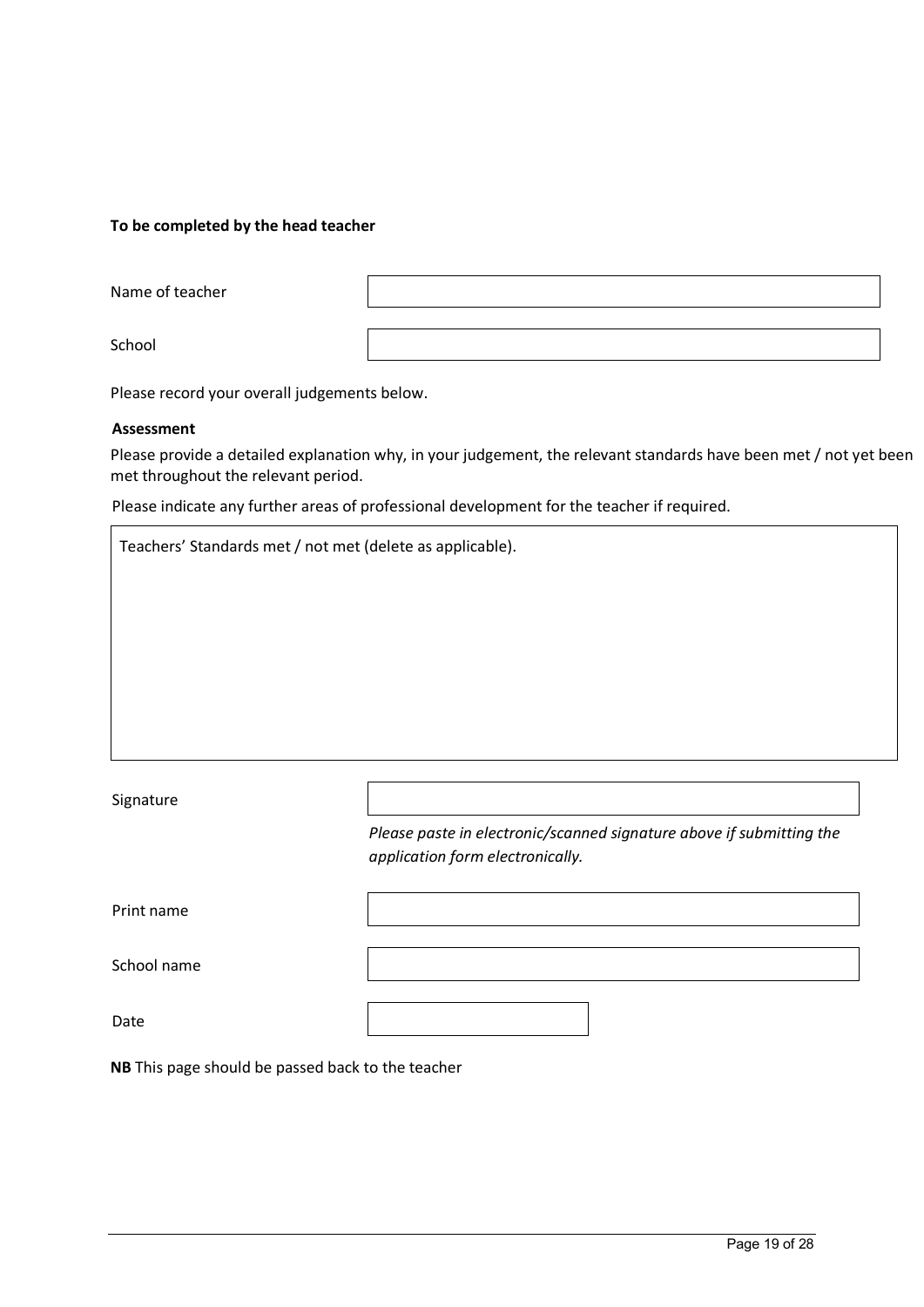#### **PART 3: Acknowledgement of receipt of application to be paid on the Upper Pay Range**

Date dd/MM/yyyy

Dear (insert teacher's name)

I acknowledge receipt of your application to be paid on the Upper Pay Range and confirm that I have received all the associated documents to enable the process to be completed. You will be informed about the outcome of the assessment and will be provided with written feedback within 10 working days of informing the Governing Body of the decision.

Signed

Head teacher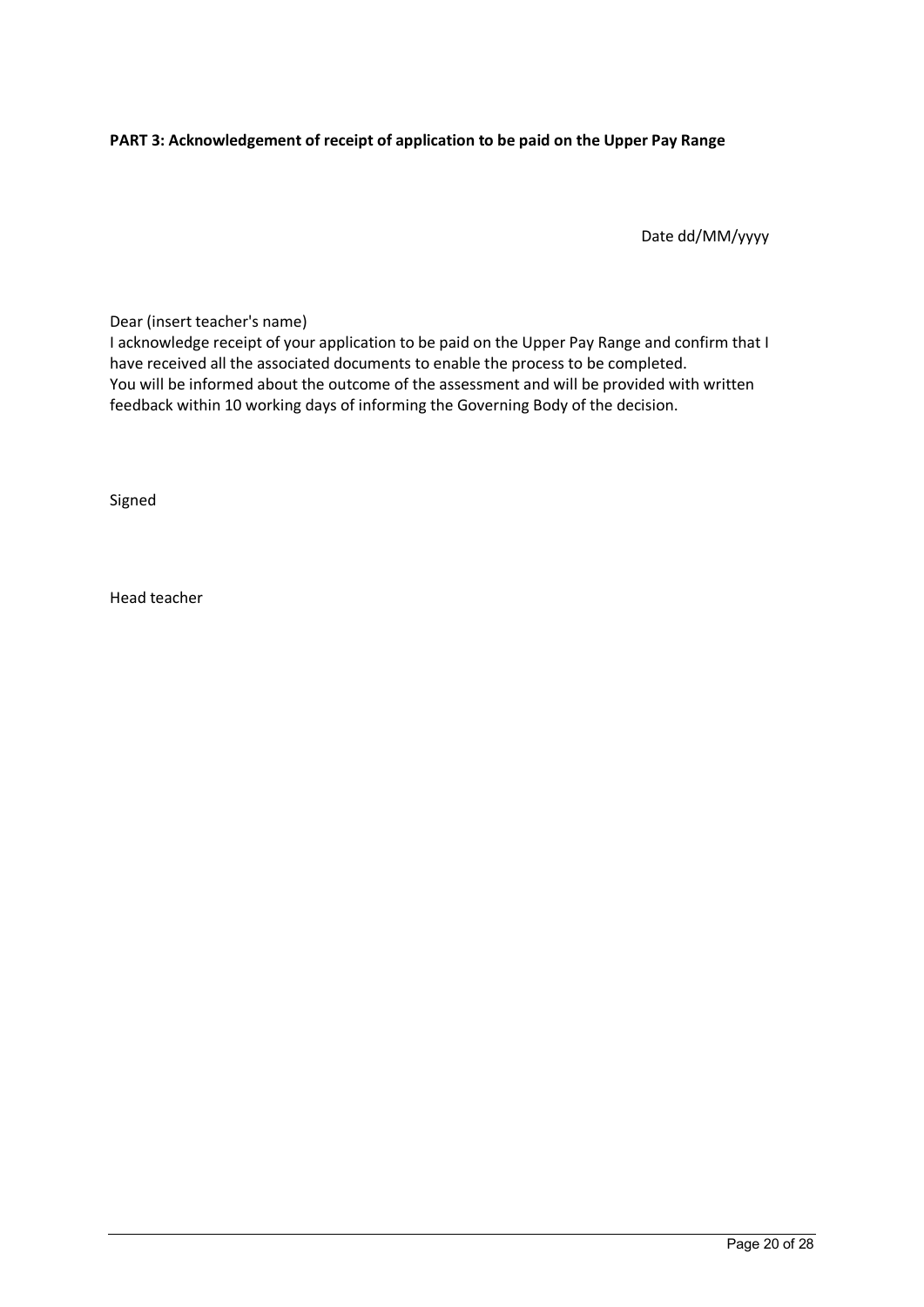#### **Appendix Five**

#### **Pay Appeals Procedure**

The Governing Body is committed to ensuring that the process for hearing appeals against pay decisions is in accordance with the Department for Education guidance. A key aspect of the process is the opportunity for a teacher to discuss a pay recommendation prior to it being confirmed by the Governing Body. This stage in the process will help to ensure that pay decisions and pay policies are seen as transparent and fair. The opportunity to discuss a pay decision may also mitigate the need for the more formal process.

The process set out below is consistent with the DfE guidance and may be adopted by the school as the means by which appeals against pay decisions are considered.

Teachers may seek a review of any determination in relation to their pay or any other decision taken by the Governing Body that affects their pay.

An appeal by the Headteacher will be heard by representatives from the Trust Board.

The following list, which is not exhaustive, includes the usual reasons for seeking a review of a pay determination:

That the person or committee by whom the decision was made:

- a) incorrectly applied any provision of the STPCD;
- b) Incorrectly applied any provision of the pay policy;
- c) failed to have proper regard for statutory guidance;
- d)failed to take proper account of relevant evidence;
- e) took account of irrelevant or inaccurate evidence;
- f) was biased; or
- g) otherwise unlawfully discriminated against the teacher.

The order of proceedings is as follows:

- 1. The teacher receives written confirmation of the pay recommendation and where applicable the basis on which the decision was made.
- 2. If the teacher is not satisfied the **first stage** in the process is to seek to resolve this by discussing the matter informally with the appraiser or headteacher within ten working days of the decision.
- 3. Where this is not possible, or where the teacher continues to be dissatisfied, the **second stage** is for the teacher to make a formal representation to the Governing Body who will make the pay decision, **before** the decision is taken.
	- The teacher should formally set down in writing the grounds for questioning the pay decision within ten working days of the first stage and send it to the chair of governors or Assistant Director – Education and Skills for centrally employed teachers (or committee).
	- The teacher should be given the opportunity to make representations, including presenting evidence, calling witnesses and the opportunity to ask questions at a formal meeting with the Governing Body. Following this meeting the pay determination will be communicated to the teacher in writing.
- 4. If the teacher does not agree with the pay determination the **third stage** is that they may submit a further appeal in writing and an appeal hearing should be arranged.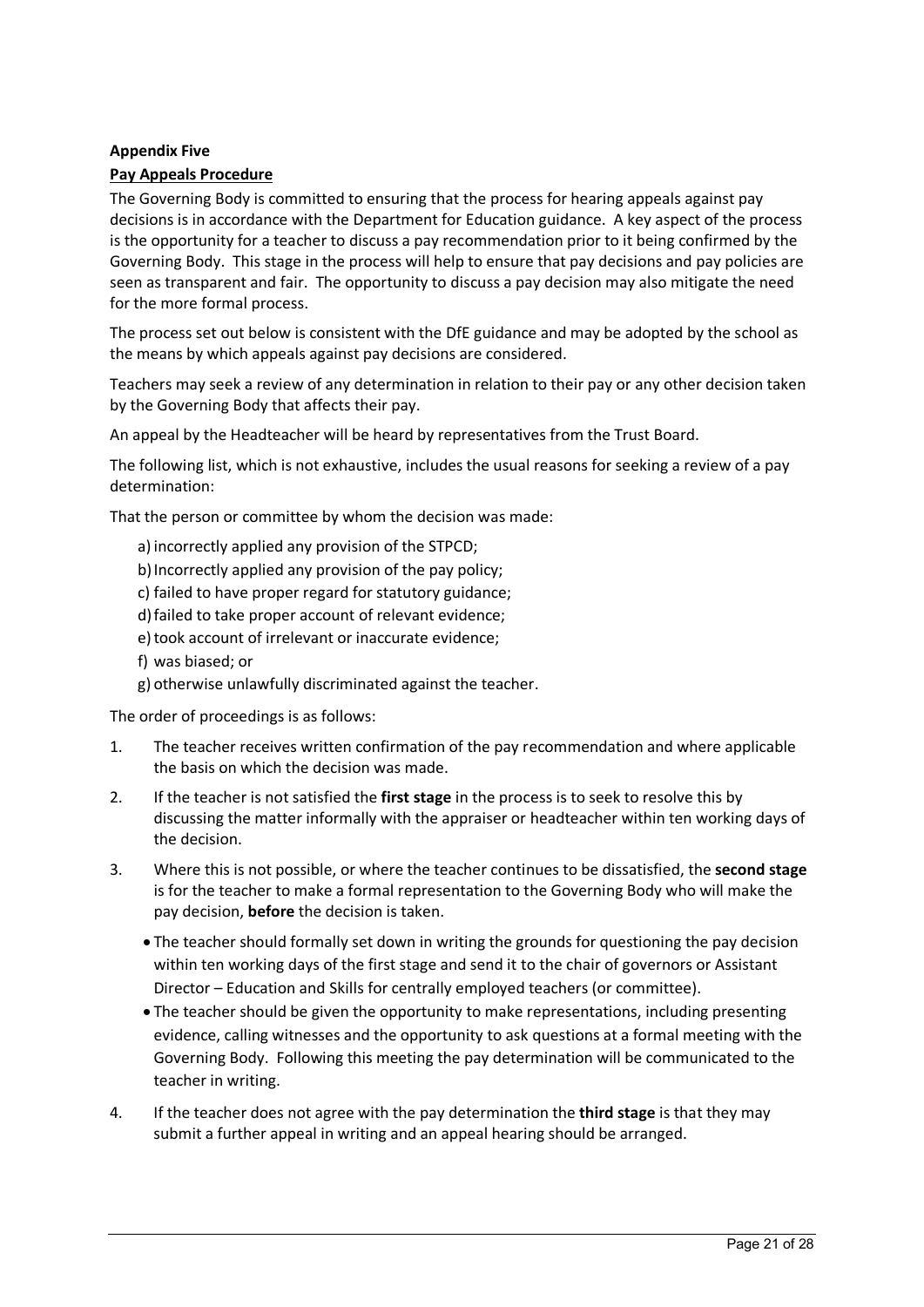• Any third stage appeal should be heard by a panel of three governors who were not involved in the original determination, normally within 20 working days of the receipt of the written appeal notification. The teacher will be given the opportunity to make representations in person. The decision of the appeal panel will be given in writing, and where the appeal is rejected will include a note of the evidence considered and the reasons for the decision. There is no further right of appeal.

For any formal meeting the teacher is entitled to be accompanied by a colleague or trade union representative and must be given 10 working days' notice of the meeting to help facilitate this. Each step and action of this process must be taken without unreasonable delay. The timing and location of formal meetings must be reasonable. Formal meetings must allow both parties to explain their cases.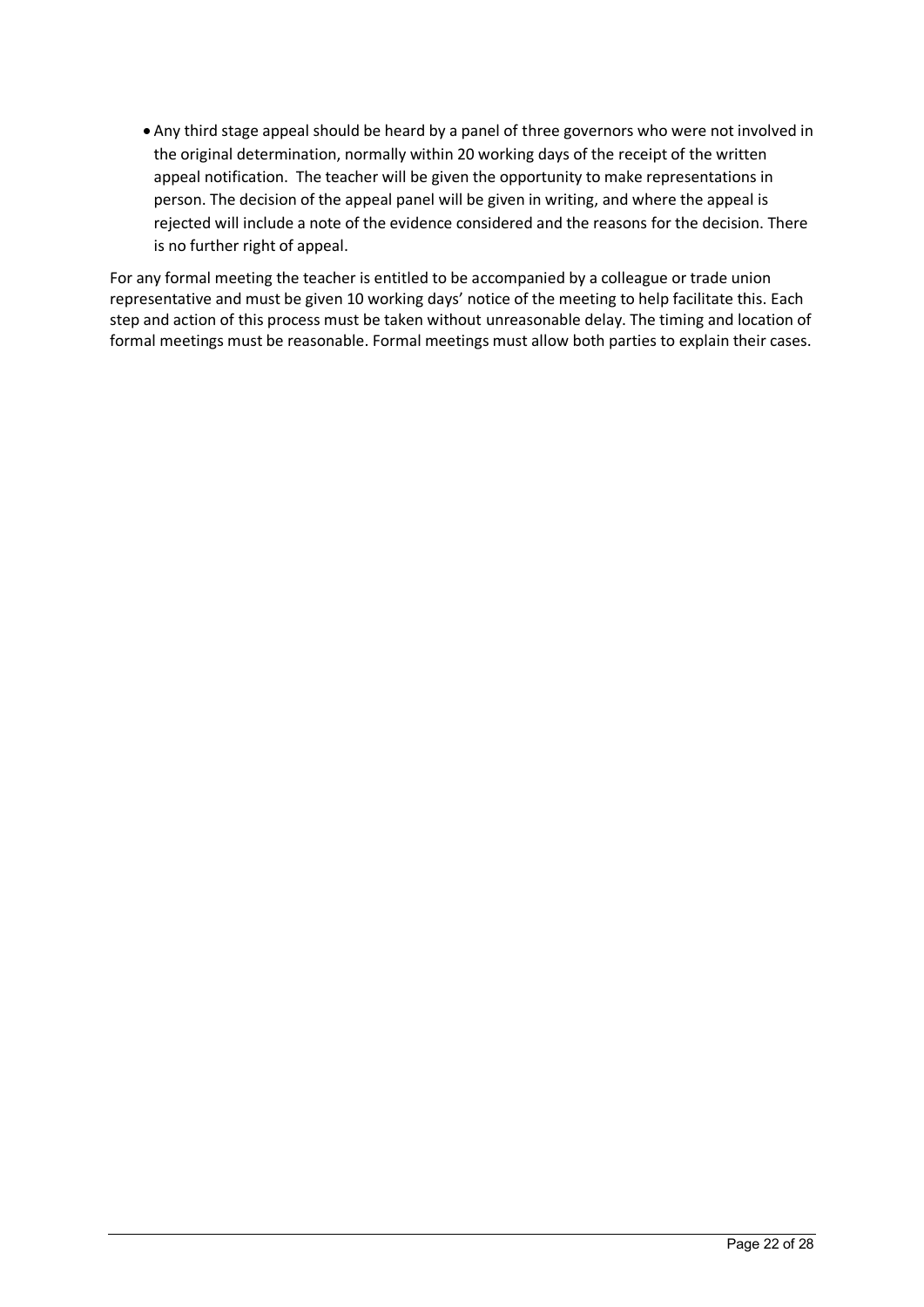The procedure for the conduct of formal meetings shall be as follows.

#### **Introductions**

**Introductions will be made, the purpose of the meeting will be explained and an explanation will be given as to how the meeting will be conducted.** 

**The approach will be formal but polite and the meeting will be a two way process with the objective of ascertaining the true facts of the case.** 

#### **The employee will be given the opportunity to state his/her case.**

- what is the evidence that supports their case
- introduces any witnesses/refers to witness statements

#### **There will then be the opportunity for questions to be asked related to the evidence presented.**

Management representative will then respond to the points raised and present evidence.

- what is the evidence that supports the disputed pay decision
- introduces any witnesses/refers to witness statements

There will then be the opportunity for questions to be asked related to the evidence presented.

Both parties will be given the opportunity to summarise their case with the employee summing up last.

#### **End of hearing**

**The meeting will adjourn and a decision will be reached by the panel of Governors.** 

**Following the adjournment the employee will then be recalled and will be informed of the decision. The decision will be confirmed in writing within 5 working days.** 

**There is no further right of appeal.**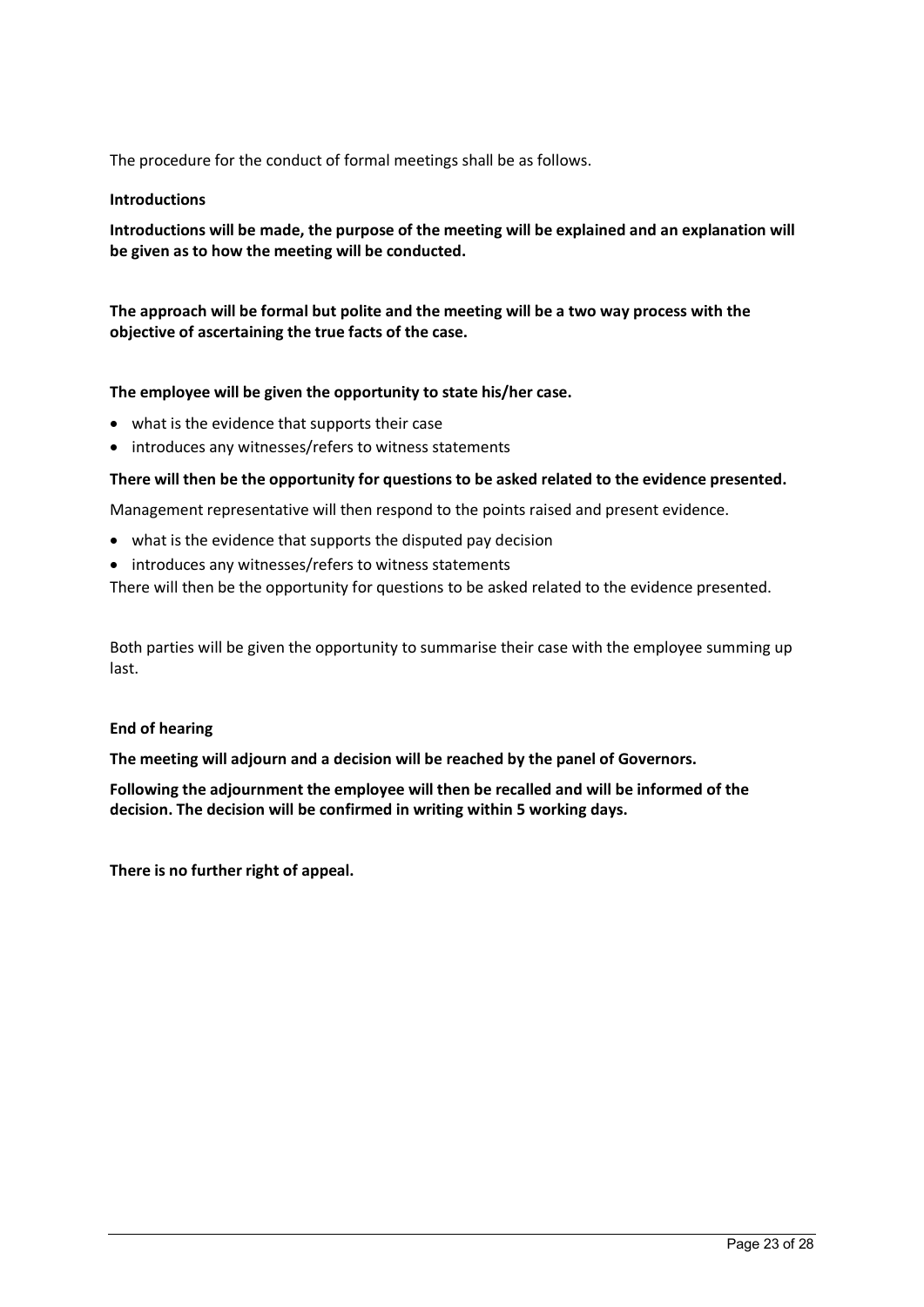# **Appendix Six Leadership Pay Range – 2021**

| <b>Pay Point</b> | <b>Salary</b> |
|------------------|---------------|
| 1                | £42,195       |
| $\overline{2}$   | £43,251       |
| 3                | £44,331       |
| 4                | £45,434       |
| 5                | £46,566       |
| 6                | £47,735       |
| 7                | £49,019       |
| 8                | £50,151       |
| 9                | £51,402       |
| 10               | £52,723       |
| 11               | £54,091       |
| 12               | £55,338       |
| 13               | £56,721       |
| 14               | £58,135       |
| 15               | £59,581       |
| 16               | £61,166       |
| 17               | £62,570       |
| 18               | £64,143       |
| 19               | £65,735       |
| 20               | £67,364       |
| 21               | £69,031       |
| 22               | £70,745       |
| 23               | £72,497       |
| 24               | £74,295       |
| 25               | £76,141       |
| 26               | £78,025       |
| 27               | £79,958       |
| 28               | £81,942       |
| 29               | £83,971       |
| 30               | £86,061       |
| 31               | £88,187       |
| 32               | £90,379       |
| 33               | £92,624       |
| 34               | £94,914       |
| 35               | £97,273       |
| 36               | £99,681       |
| 37               | £102,159      |
| 38               | £104,687      |
| 39               | £107,239      |
| 40               | £109,914      |
| 41               | £112,660      |
| 42               | £115,483      |
| 43               | £117,197      |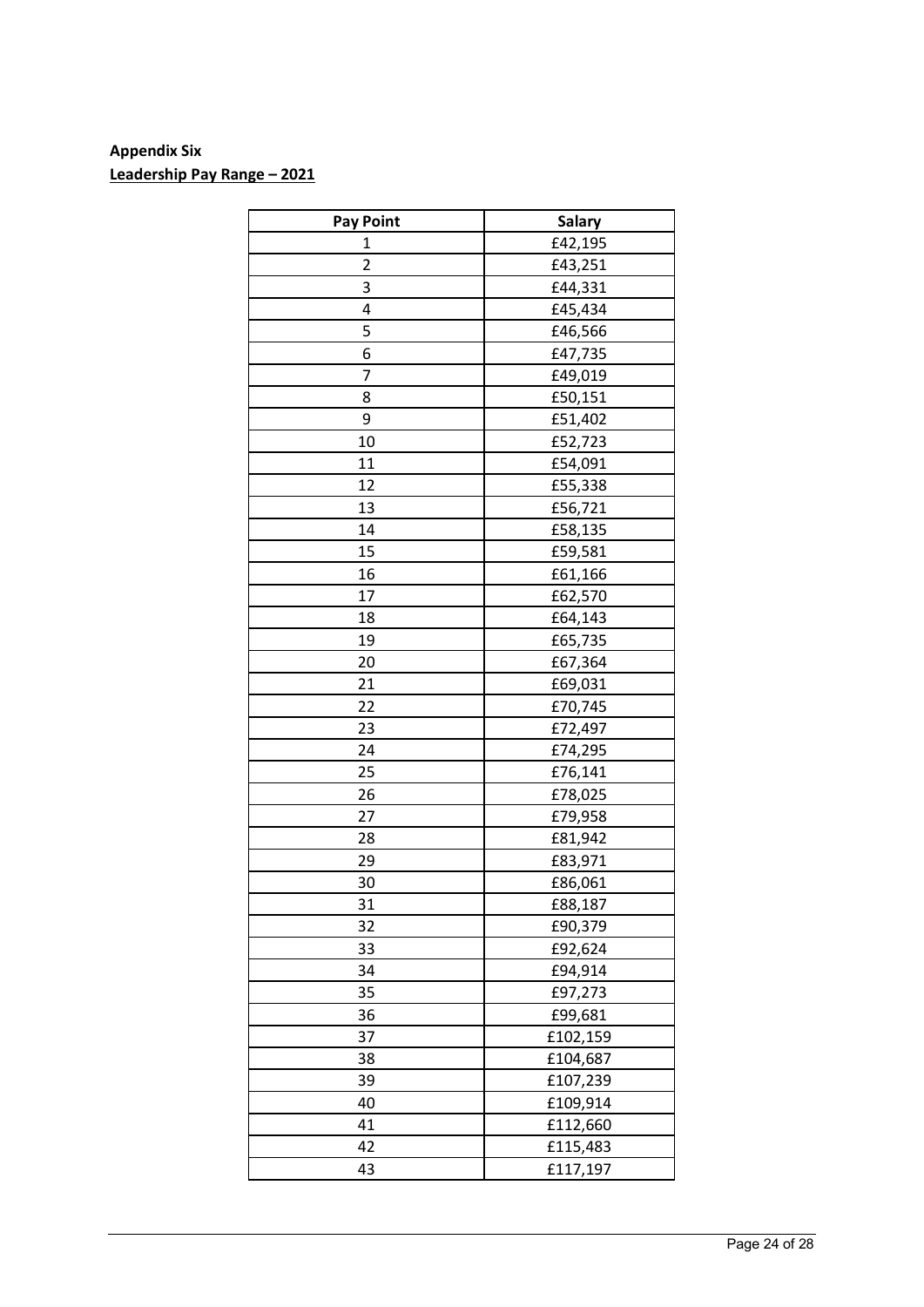## **Appendix Seven**

#### **Headteacher Pay Ranges – 2021**

*NB: The top pay point of each Headteacher Group pay range was 'frozen' as part of the 2015 pay award, so the amounts for these points are different. Subsequent pay awards have applied to the top point.*

| Group 1 | Group 2 | Group 3 | Group 4 | Group 5 | Group 6 | Group 7  | Group 8  |
|---------|---------|---------|---------|---------|---------|----------|----------|
| £47,735 |         |         |         |         |         |          |          |
| £49,019 |         |         |         |         |         |          |          |
| £50,151 | £50,151 |         |         |         |         |          |          |
| £51,402 | £51,402 |         |         |         |         |          |          |
| £52,723 | £52,723 |         |         |         |         |          |          |
| £54,091 | £54,091 | £54,091 |         |         |         |          |          |
| £55,338 | £55,338 | £55,338 |         |         |         |          |          |
| £56,721 | £56,721 | £56,721 |         |         |         |          |          |
| £58,135 | £58,135 | £58,135 | £58,135 |         |         |          |          |
| £59,581 | £59,581 | £59,581 | £59,581 |         |         |          |          |
| £61,166 | £61,166 | £61,166 | £61,166 |         |         |          |          |
| £62,570 | £62,570 | £62,570 | £62,570 |         |         |          |          |
| £63,508 | £64,143 | £64,143 | £64,143 | £64,143 |         |          |          |
|         | £65,735 | £65,735 | £65,735 | £65,735 |         |          |          |
|         | £67,364 | £67,364 | £67,364 | £67,364 |         |          |          |
|         | £68,347 | £69,031 | £69,031 | £69,031 | £69,031 |          |          |
|         |         | £70,745 | £70,745 | £70,745 | £70,745 |          |          |
|         |         | £72,497 | £72,497 | £72,497 | £72,497 |          |          |
|         |         | £73,559 | £74,295 | £74,295 | £74,295 | £74,295  |          |
|         |         |         | £76,141 | £76,141 | £76,141 | £76,141  |          |
|         |         |         | £78,025 | £78,025 | £78,025 | £78,025  |          |
|         |         |         | £79,167 | £79,958 | £79,958 | £79,958  |          |
|         |         |         |         | £81,942 | £81,942 | £81,942  | £81,942  |
|         |         |         |         | £83,971 | £83,971 | £83,971  | £83,971  |
|         |         |         |         | £86,061 | £86,061 | £86,061  | £86,061  |
|         |         |         |         | £87,313 | £88,187 | £88,187  | £88,187  |
|         |         |         |         |         | £90,379 | £90,379  | £90,379  |
|         |         |         |         |         | £92,624 | £92,624  | £92,624  |
|         |         |         |         |         | £94,914 | £94,914  | £94,914  |
|         |         |         |         |         | £96,310 | £97,273  | £97,273  |
|         |         |         |         |         |         | £99,681  | £99,681  |
|         |         |         |         |         |         | £102,159 | £102,159 |
|         |         |         |         |         |         | £104,687 | £104,687 |
|         |         |         |         |         |         | £106,176 | £107,239 |
|         |         |         |         |         |         |          | £109,914 |
|         |         |         |         |         |         |          | £112,660 |
|         |         |         |         |         |         |          | £115,483 |
|         |         |         |         |         |         |          | £117,197 |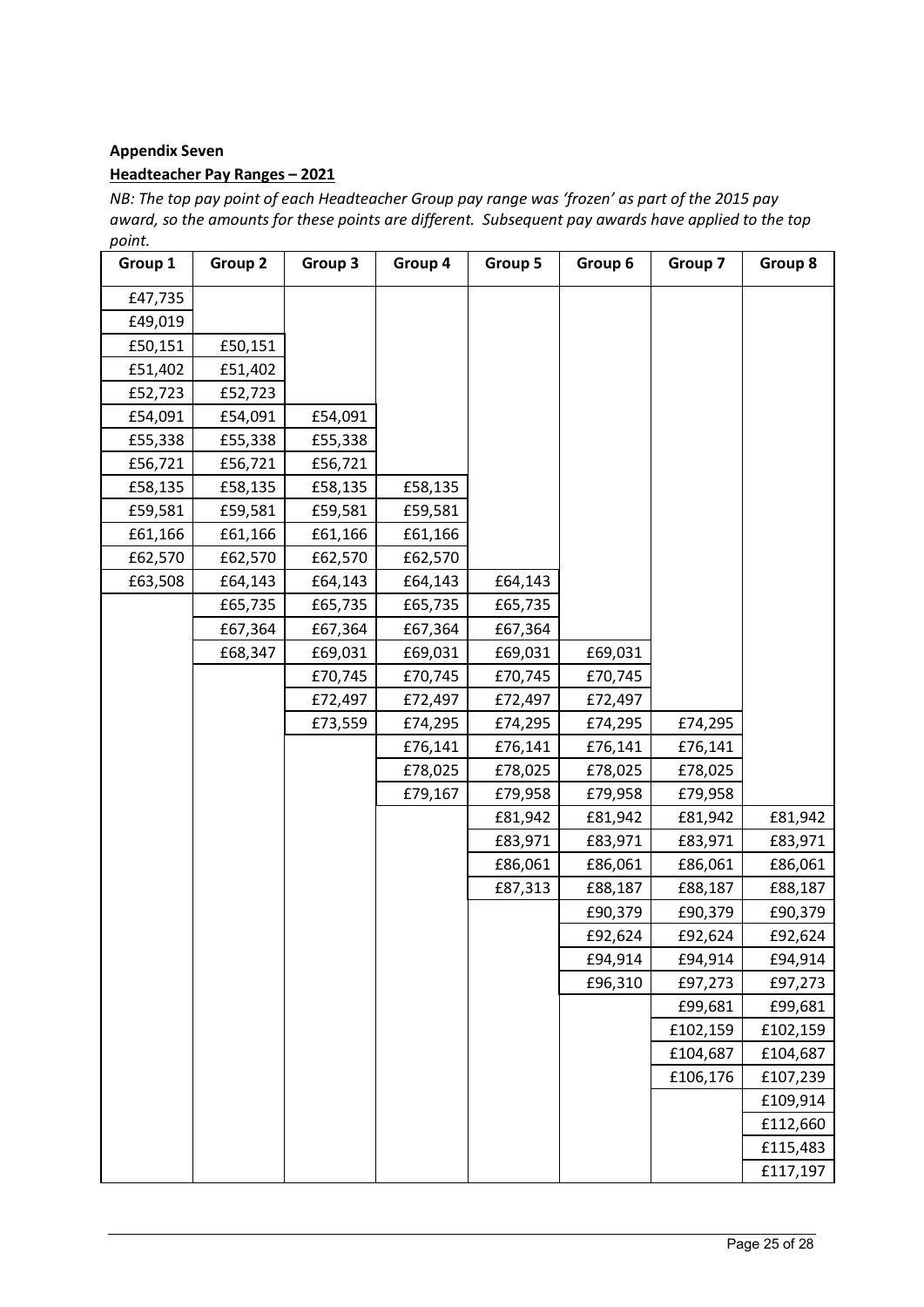# **Appendix Eight Lead Practitioner Pay Range 2021**

| <b>Pay Point</b> | <b>Salary</b> |
|------------------|---------------|
| 1                | £42,402       |
| 2                | £43,465       |
| 3                | £44,550       |
| 4                | £45,658       |
| 5                | £46,796       |
| 6                | £47,969       |
| 7                | £49,261       |
| 8                | £50,397       |
| 9                | £51,656       |
| 10               | £52,983       |
| 11               | £54,357       |
| 12               | £55,610       |
| 13               | £57,000       |
| 14               | £58,421       |
| 15               | £59,875       |
| 16               | £61,467       |
| 17               | £62,878       |
| 18               | £64,461       |